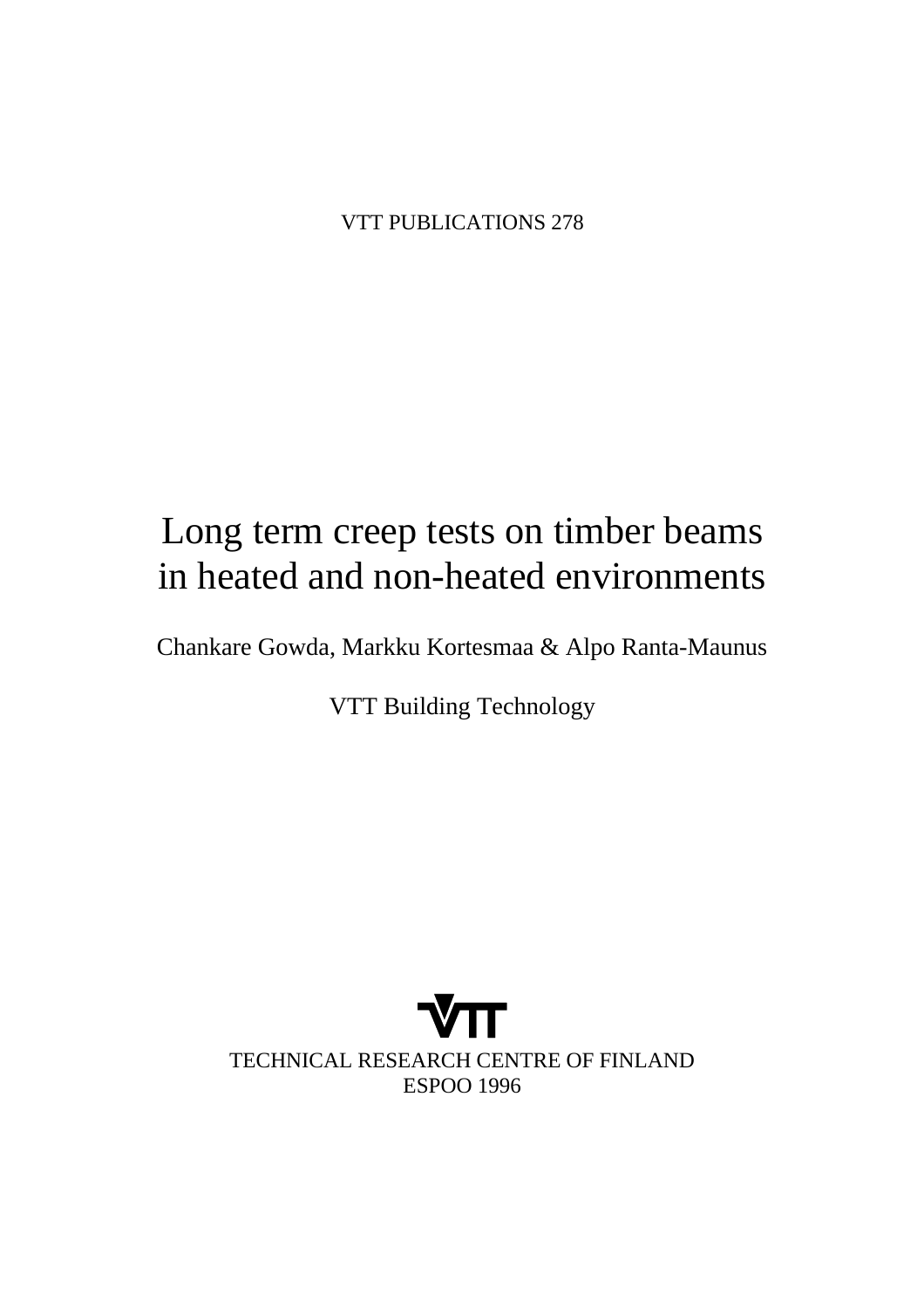ISBN 951-38-4936-8 ISSN 1235-0621 Copyright © Valtion teknillinen tutkimuskeskus (VTT) 1996

#### JULKAISIJA – UTGIVARE – PUBLISHER

Valtion teknillinen tutkimuskeskus (VTT), Vuorimiehentie 5, PL 42, 02151 ESPOO puh. vaihde (09) 4561, telekopio 456 4374

Statens tekniska forskningscentral (VTT), Bergsmansvägen 5, PB 42, 02151 ESBO tel. växel (09) 4561, telefax 456 4374

Technical Research Centre of Finland (VTT), Vuorimiehentie 5, P.O.Box 42, FIN–02151 ESPOO, Finland phone internat. + 358 9 4561, telefax + 358 9 456 4374

VTT Rakennustekniikka, Rakennusmateriaalit ja -tuotteet sekä puutekniikka, Puumiehenkuja 2 A, PL 1806, 02044 VTT puh. vaihde (09) 4561, faksi (09) 456 7027 VTT Byggnadsteknik, Byggnadsmaterial och -produkter, träteknik, Träkarlsgränden 2 A, PB 1806, 02044 VTT tel. växel (09) 4561, fax (09) 456 7027 VTT Building Technology, Building Materials and Products, Wood Technology, Puumiehenkuja 2 A, P.O.Box 1806, FIN–02044 VTT, Finland phone internat. + 358 9 4561, fax + 358 9 456 7027

Technical editing Kerttu Tirronen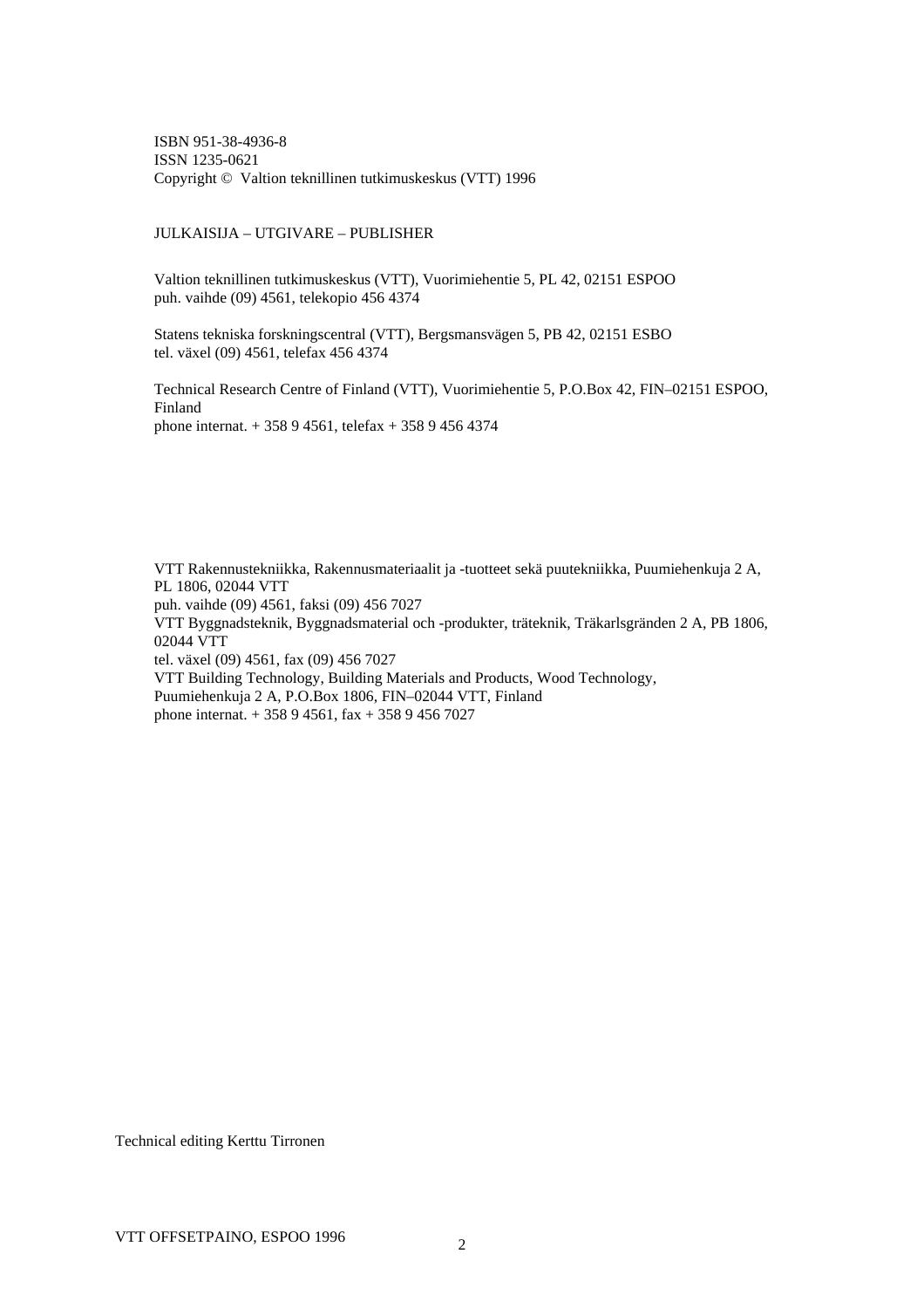Gowda, Shankare, Kortesmaa, Markku & Ranta-Maunus, Alpo. Long term creep tests on timber beams in heated and non-heated environments [Puun pitkäaikaisia virumiskokeita lämmitetyssä ja lämmittämättömässä ympäristössä]. Espoo 1996, Technical Research Centre of Finland, VTT Publications 278. 35 p.

**UDC 691:624.011.1:539.376**

**Keywords** construction materials, wooden structures, structural timber, creep properties, tests, gluelam beams, strength, loads (forces), moisture

## ABSTRACT

The aim of this research investigation was to study the long term effect of creep on different wood materials under natural environmental conditions. The tests were initiated in the summer of 1992 and the results collected until the end of 1995 are reported here. The experiments on sawn timber of pine and spruce, glulam, Kerto-LVL and I-profile with hardboard web structural size members were carried out in a sheltered environment, where the changes in moisture and temperature of the surrounding followed the natural climatic conditions of Southern Finland. In addition, separate tests on eight glulam beams were carried out in a heated room environment. The experiments were carried out at low load levels (2...7 MPa).

The surface of few groups of specimens were treated with alkyd and emulsion paint, some were creosoted and salt impregnated, while few samples had no treatment. The creep test data of all specimens were analysed systematically to obtain creep curves. The data showed significant variation in creep among wood materials with different treatments. Creep of glulam was same in heated and nonheated environment.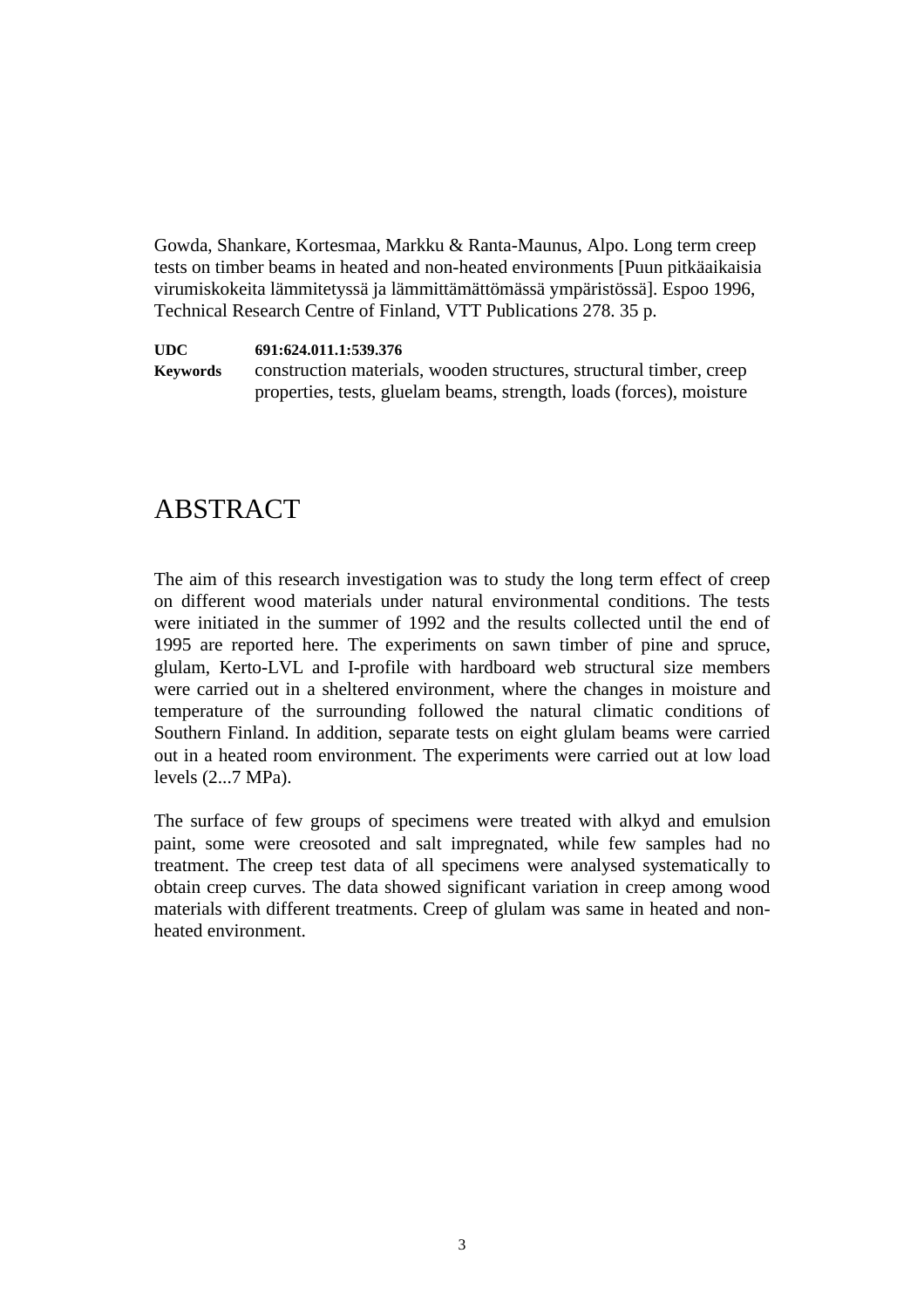Gowda, Shankare, Kortesmaa, Markku & Ranta-Maunus, Alpo. Long term creep tests on timber beams in heated and non-heated environments [Puun pitkäaikaisia virumiskokeita lämmitetyssä ja lämmittämättömässä ympäristössä]. Espoo 1996, Technical Research Centre of Finland, VTT Publications 278. 35 p.

**UDC 691:624.011.1:539.376**

**Keywords** construction materials, wooden structures, structural timber, creep properties, tests, gluelam beams, strength, loads (forces), moisture

## **TIIVISTELMÄ**

VTT:n puuteknologian tutkimusohjelmaan liittyen aloitettiin sarja pitkäaikaisia puun virumiskokeita 1991 ja 1992. Tässä julkaisussa on kolmen ensimmäisen vuoden kokeiden tulokset.

Tutkimuksen lähtökohta on määrittää viruminen rakenteellista kokoa olevilla koekappaleilla luonnollisesti vaihtelevissa kosteusoloissa matalalla kuormitustasolla, joka on tyypillinen puurakenteiden pitkäaikaisessa kuormituksessa. Kokeita suoritetaan sekä lämmittämättömässä rakennuksessa että tasaisessa huoneen lämpötilassa. Materiaaleina on liimapuuta, kertopuuta ja sahatavaraa. Osa koekappaleista on maalattu tai kyllästetty.

Tulokset on tarkoitettu hyödynnettäviksi eurooppalaisessa normitustyössä. Viruminen lämmitetyssä ja lämmittämättömässä tilassa on suunnilleen yhtä suuri. Kreosoottikyllästys ja tiivis maalipinta pienentää virumista huomattavasti. Käsittelemättömien kappaleiden taipumat kasvoivat keskimäärin seuraavasti: 6 kk kuluessa 40%, 3 vuoden kuluessa 70% alkuperäisestä kimmoisesta taipumasta.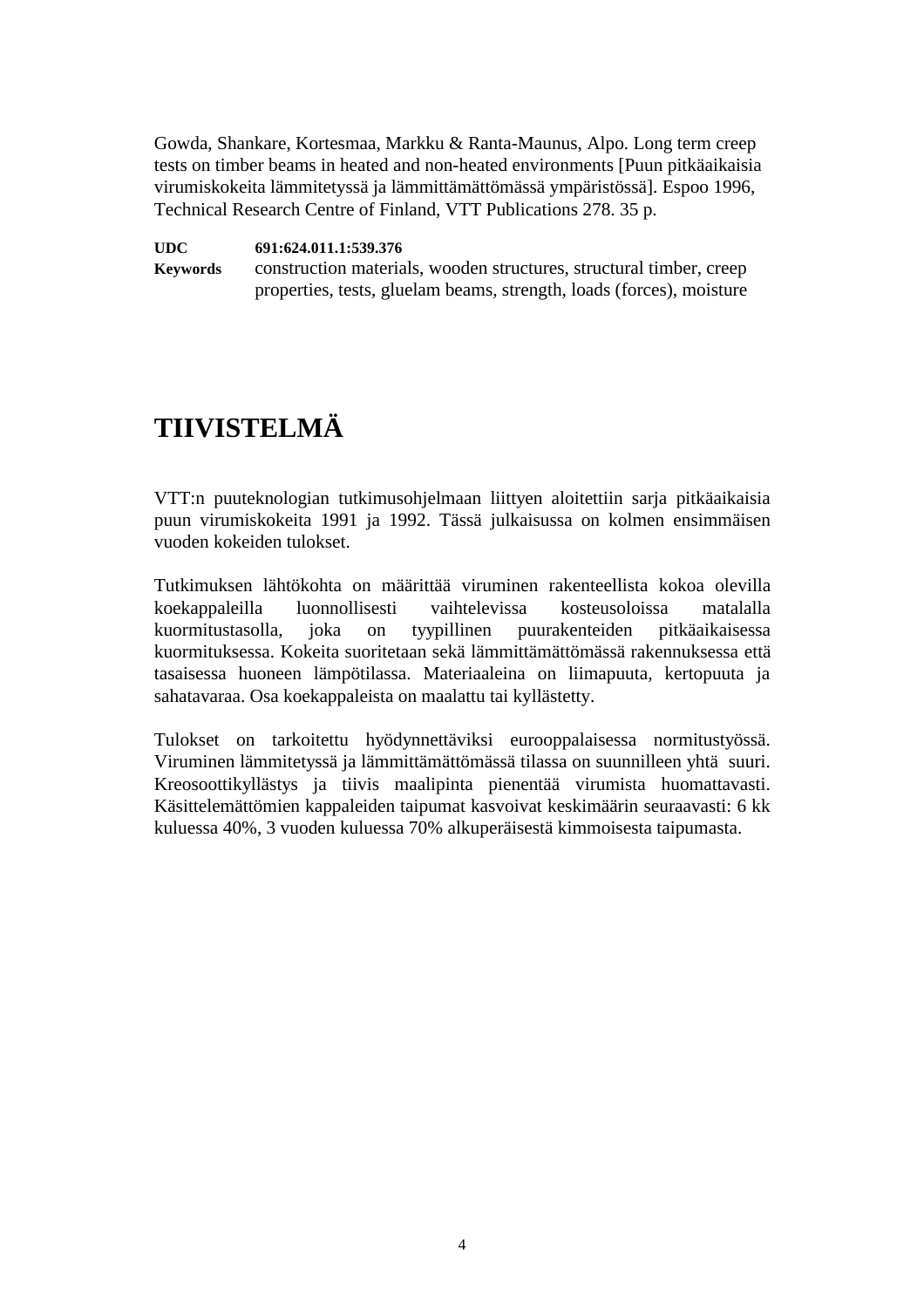### **PREFACE**

The main objective of the research program was to investigate the creep versus time behaviour for different wood materials with and without surface coatings under natural sheltered environment. Part of the tests were also carried out under heated room environment. The long term creep curves under low load levels will be significantly helpful in understanding the behaviour of wood materials under varying climatic environments. The results will also help to compare the creep factors in Eurocode 5 and other available standards.

The wood material for the experiments was donated by Vapo Timber Ltd, Hakasalmen saha, Late-Rakenteet Oy, Vierumäen Teollisuus Oy, Finnforest Ltd. and Pyhännän Rakennustuote Oy. The results presented in this report belong to the research program of the Technical Research Centre of Finland (VTT) with partial financial contribution from the Technology Development Centre of Finland (TEKES). Part of the experiments were carried out at VTT Laboratory and the rest at Sjökulla research site administered by the Helsinki University of Technology. The help of these organisations is gratefully acknowledged.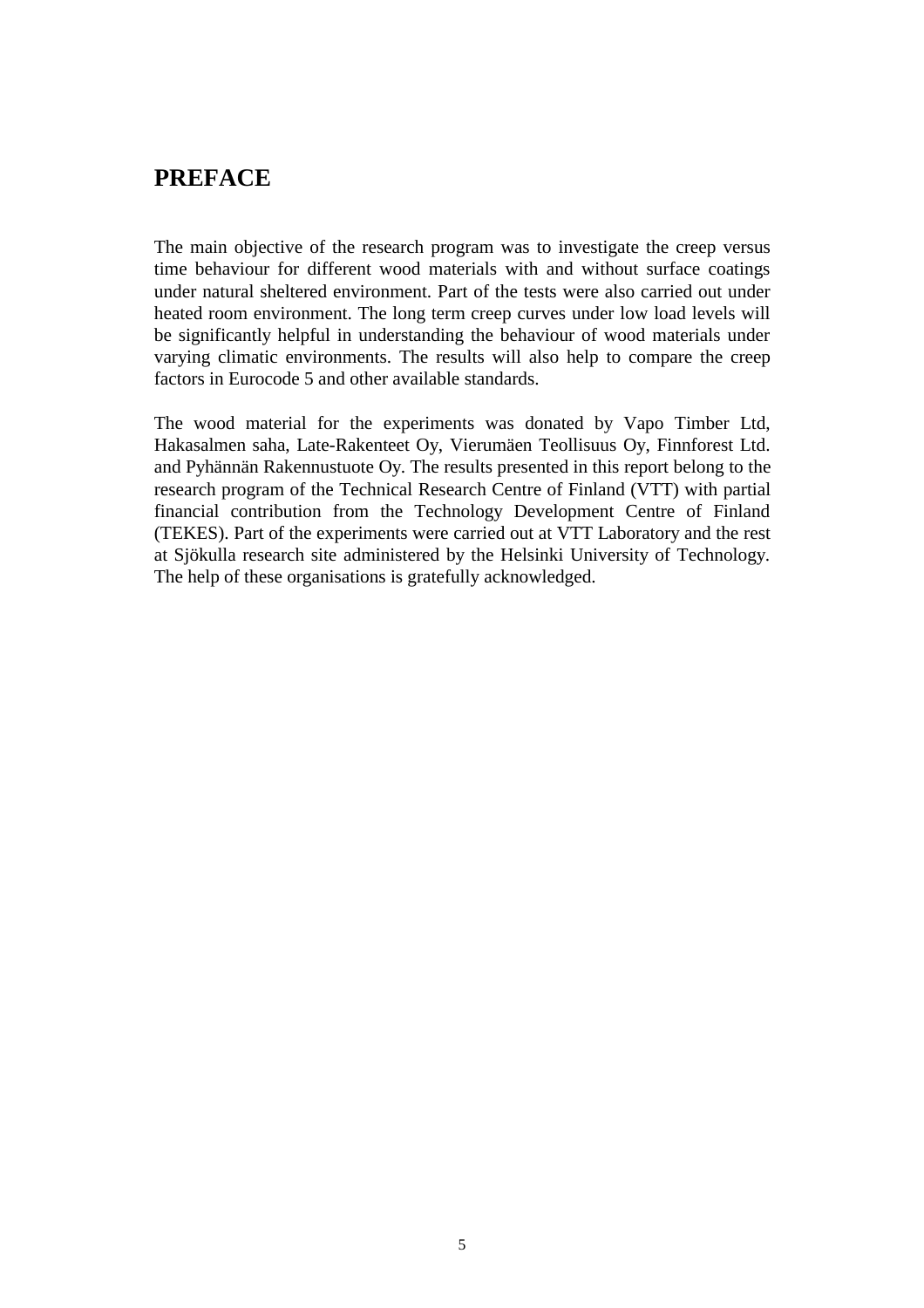## **CONTENTS**

| <b>ABSTRACT</b>                                   | 3  |
|---------------------------------------------------|----|
| TIIVISTELMÄ                                       | 4  |
| <b>PREFACE</b>                                    | 5  |
| 1 INTRODUCTION                                    | 7  |
| 2 EXPERIMENTAL PROGRAMME                          | 8  |
| 2.1 Details of Material and specimens             | 8  |
| 2.2 Test set-up, loading and data measurements    | 10 |
| 2.2.1 Specimens in sheltered environment          | 10 |
| 2.2.2 Specimens in heated environment             | 15 |
| <b>3 TEST RESULTS</b>                             | 16 |
| 3.1 Stresses, densities and modulus of elasticity | 16 |
| 3.2 Creep-deformation behaviour of specimens      | 20 |
| 3.2.1 Specimens in natural sheltered environment  | 20 |
| 3.2.2 Specimens in heated environment             | 25 |
| 3.3 Moisture content variation in specimens       | 28 |
| 3.3.1 Specimens in sheltered environment          | 28 |
| 3.3.2 Specimens in heated environment             | 30 |
| 3.4 Comparison of Creep curves                    | 32 |
| <b>4 CONCLUSIONS</b>                              | 34 |
| <b>REFERENCES</b>                                 | 35 |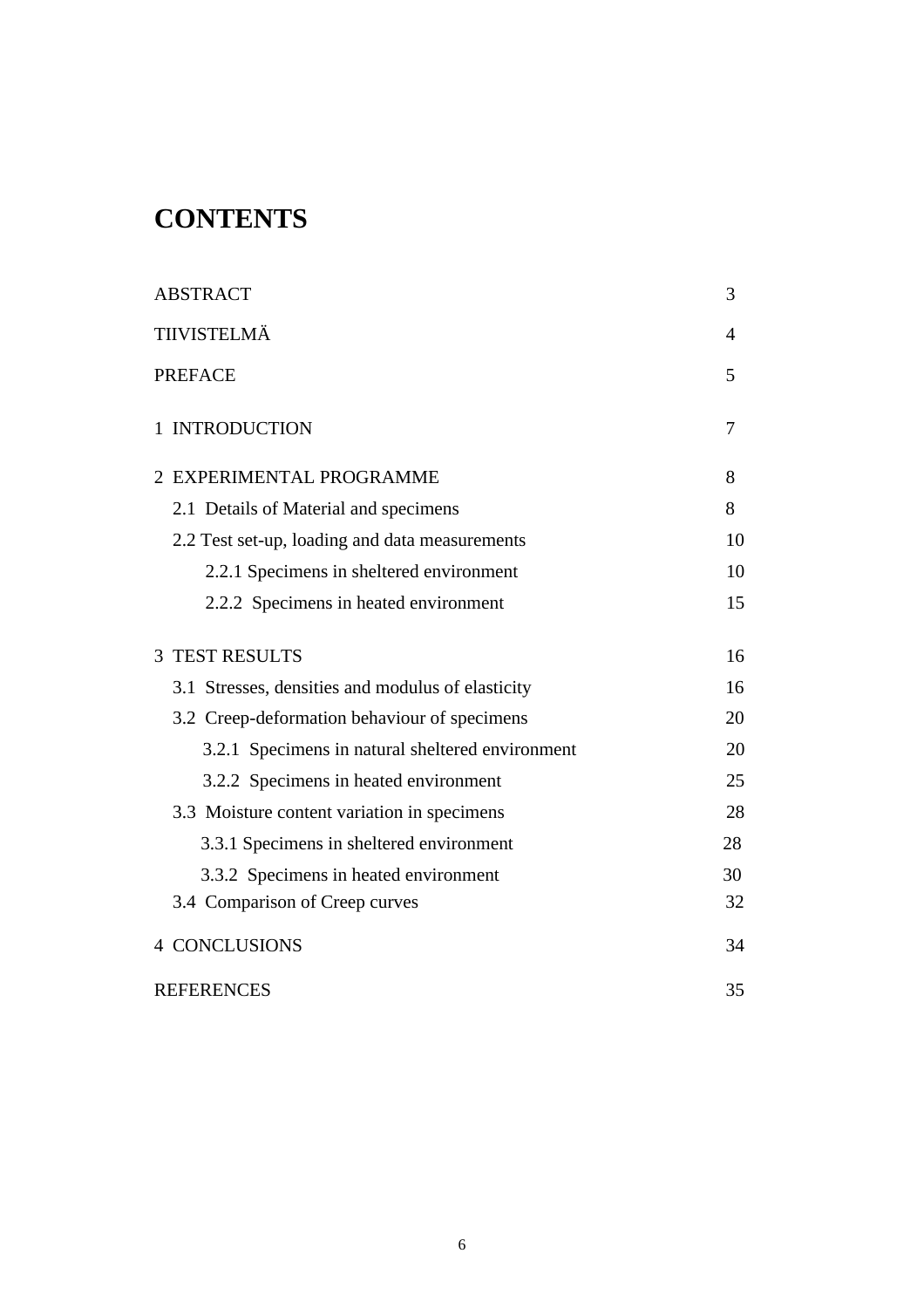## **1 INTRODUCTION**

The behaviour of wood under long-term loading depends on many factors, such as, stress level, moisture content and temperature. Under sufficiently low levels of stress, moisture content and temperature, wood behaves in a linear manner. At high levels of stress and in variable environmental conditions, the behaviour of wood becomes distinctly non-linear in character (Morlier and Palka, 1994). However, aging of wood alone without the deleterious effects of micro-organisms, high temperature, or continuous loading has little effect on its properties. Although after centuries, changes do occur, these are usually the result of environmental factors and not due to ageing. However, some loss of strength will occur if ageing is accompanied by continuous loading of the member and most mechanical properties of wood are affected by the length of time the load is imposed.

The time-dependent deformation phenomenon under sustained loading of wood is known as *creep*. Such time-dependent characteristics of materials are known as *rheological properties*. The majority of creep tests are carried out at bending stress levels ranging from 5 to 15 MPa. However, stress levels caused by the application of permanent loads in structures are often lower - 2 to 5 MPa. In addition, the surrounding temperatures in Nordic Countries during winter season also has significant effect in reducing the creep of wood. However, the rheological investigations carried out on wood and wooden materials by many researchers around the world helped to a large extent in providing qualitative general information on the time-dependent deformation phenomenon of wood (Ranta-Maunus, 1991).

This report contains the long term creep test results of wood specimens in nonheated sheltered environment. The aim of the study was to investigate the creep behaviour of different wood materials under low load levels in natural climatic conditions. The test was initiated in summer 1992 and continues during 1996. For comparison some experiments are made also in heated room environment.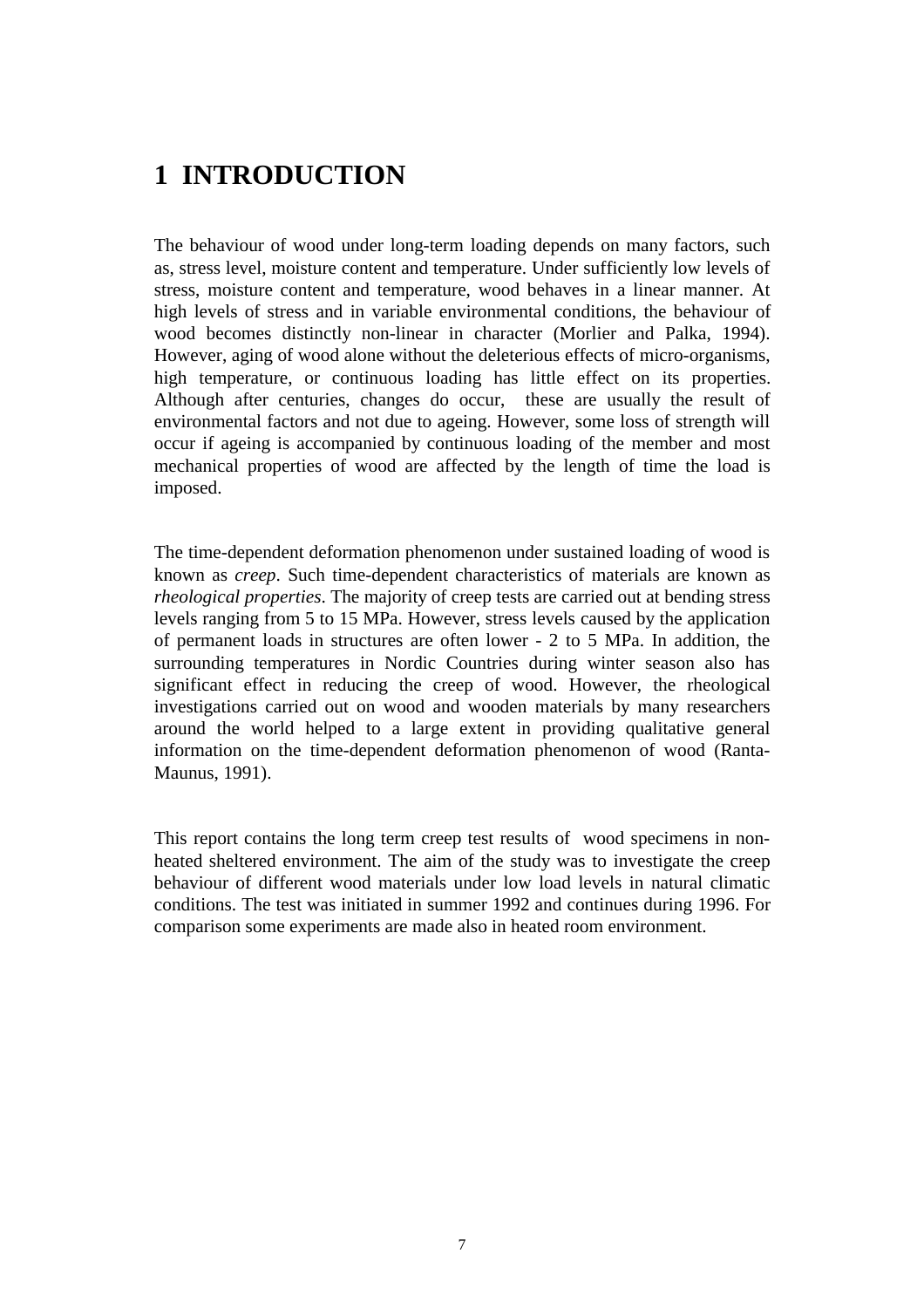## **2 EXPERIMENTAL PROGRAMME**

### **2.1 DETAILS OF MATERIAL AND SPECIMENS**

The types of wood material used in this long term creep experiments include the following: Pine as non-treated and coated specimens with alkyd paint or with an alkyd-acrylate emulsion paint as well as creosote and salt impregnated. Spruce as non-treated timber and as glulam and Kerto-LVL. The third type is an I-beam with hardboard web (Masonite type) structural size beams. The specimen dimensions, number of specimens, their surface test conditions and the level of stress applied are shown in Table 1.

In addition, eight glulam beams were also used in the experiments. These beams were kept in a heated room and loaded with roughly uniformly distributed load. The schematic of different types of specimen configurations used in this long term creep experiments are shown in Figure 1.

| Specimen details and surface treatment condition |                                                                         |                                                        |                           |                       |
|--------------------------------------------------|-------------------------------------------------------------------------|--------------------------------------------------------|---------------------------|-----------------------|
| <b>Test</b><br>material                          | Specimens<br>dimensions<br>mm                                           | Surface<br>treatment<br>conditions                     | Number<br>of<br>specimens | Stress level<br>MPa   |
| Pine                                             | 50x150x5000<br>50x150x5000<br>50x150x5000<br>50x150x5000<br>50x150x5000 | nil<br>Paint 1<br>Paint 2<br>Creosoted<br>Salt treated | 4<br>4<br>4<br>4<br>4     | 7<br>7<br>7<br>7<br>7 |
| Spruce                                           | 50x150x5000<br>50x150x5000                                              | nil                                                    | 4<br>4                    | 7<br>$\overline{2}$   |
| Glulam                                           | 90x180x6500                                                             | nil                                                    | 4                         | 2                     |
| Kerto-LVL                                        | 51x200x6500                                                             | nil                                                    | $\overline{4}$            | $\overline{2}$        |
| I - Profile                                      | as shown in Fig.                                                        | nil                                                    | 4                         | $\overline{2}$        |
| Glulam*                                          | 90x270x9400                                                             | varnish                                                | 4                         | $\overline{2}$        |
| Glulam*                                          | 90x270x9400                                                             | varnish                                                | 4                         | 4                     |

 *Table 1. Details of specimens, stress levels and surface treatmentss.*

**\*** in heated room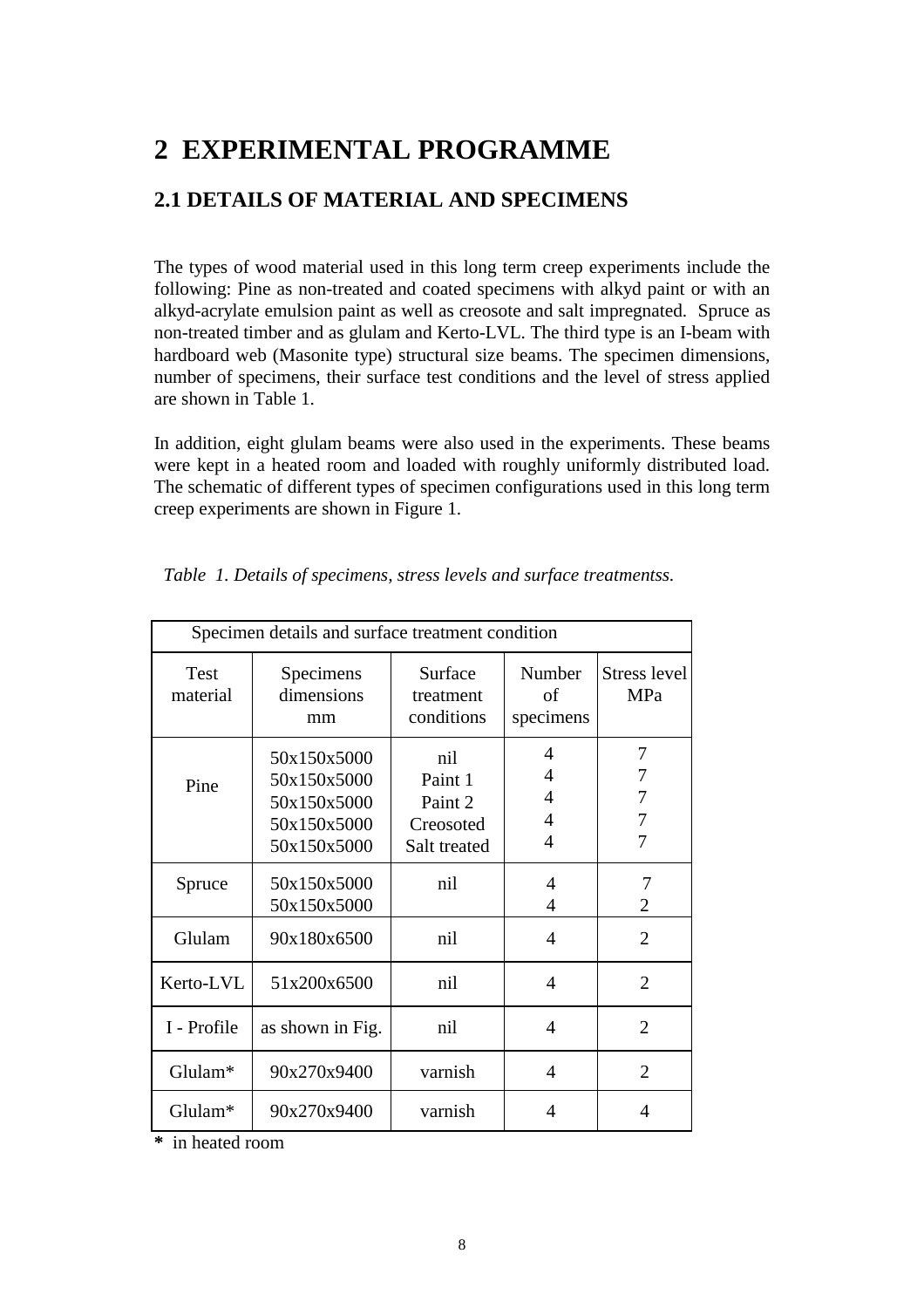

*Figure 1. Schematic of specimen configurations used in non-heated environment.*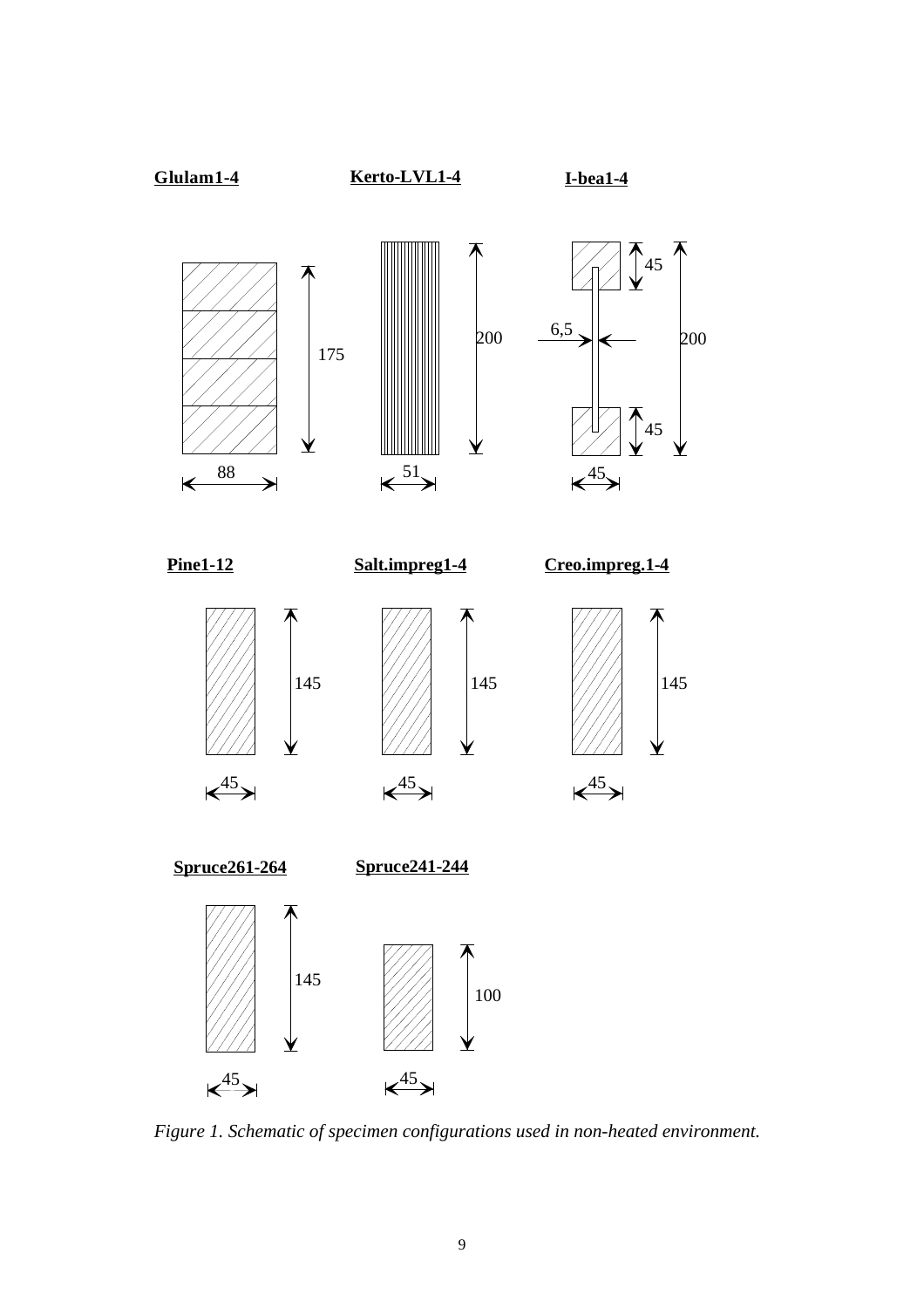### **2.2 TEST SET-UP, LOADING AND DATA MEASUREMENTS**

### **2.2.1 Specimens in sheltered environment**

A total of forty eight specimens were used in this test program. The specimens are divided into five groups. Group 1 consists of 12 pine specimens and are grouped into six couplets. Each couplets were nailed together with a vertical piece of wood between them at one meter apart. The wood pieces serve as spacers and provide room for the circulation of air between the beams. The loading of beams was done in such a way that, in each group the maximum bending stress induced in the beams is practically the same in all cases. This was achieved by placing steel bars and weights at required positions. Figure 2 shows the photograph of the test set-up and loading arrangements in sheltered environment for specimen groups 1 to 3, while Figure 3 shows the load arrangement for I-profile beams in group 4.



*Figure 2. Photograph of test set-up and loading arrangements in sheltered environment.*

The length of the beams was selected in such a way that there was sufficient allowance for elastic deflection in the middle of the specimens. The measurement of deflection of beams was done manually at regular monthly intervals.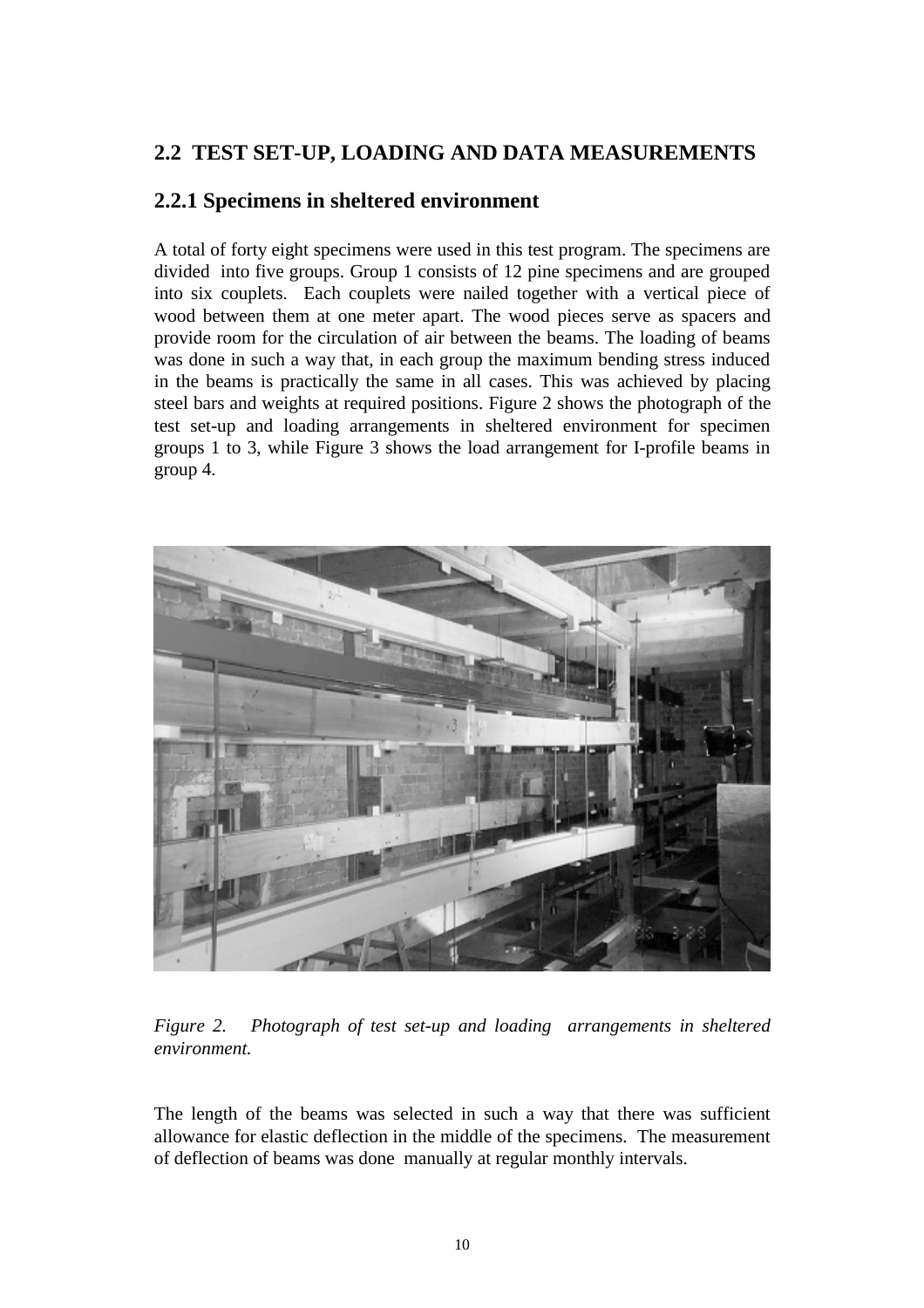

*Figure 3 Photograph of test set-up and loading arrangements in sheltered environment for I-beams in group 4.*

The load levels and their positions and supporting locations for specimens in all four groups were predetermined before the application of actual loading. The schematic of the test system are shown in Figures 4 through 7.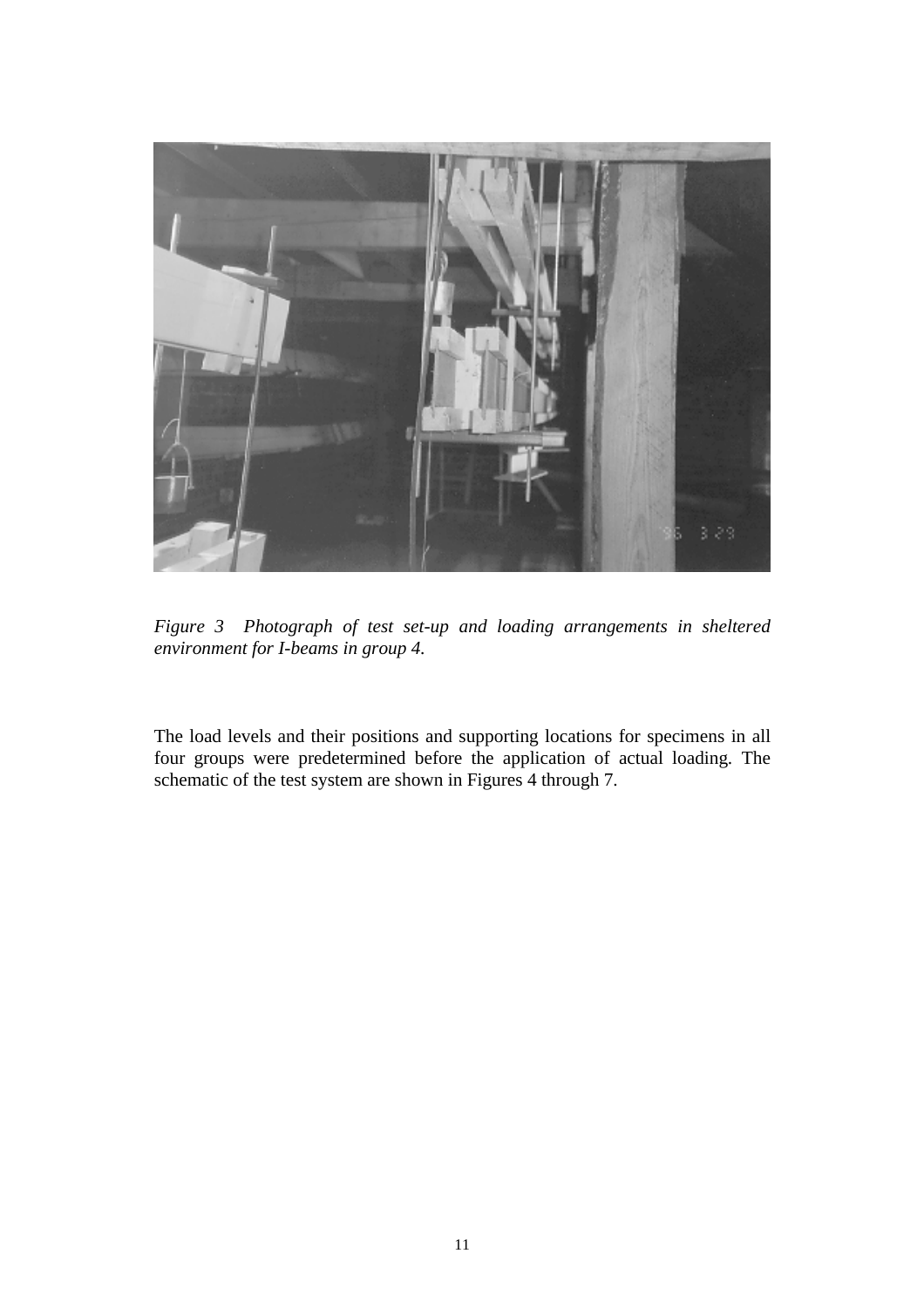#### **Group 1**



*Figure 4. Schematic of loading and supporting system for group-1 specimens.*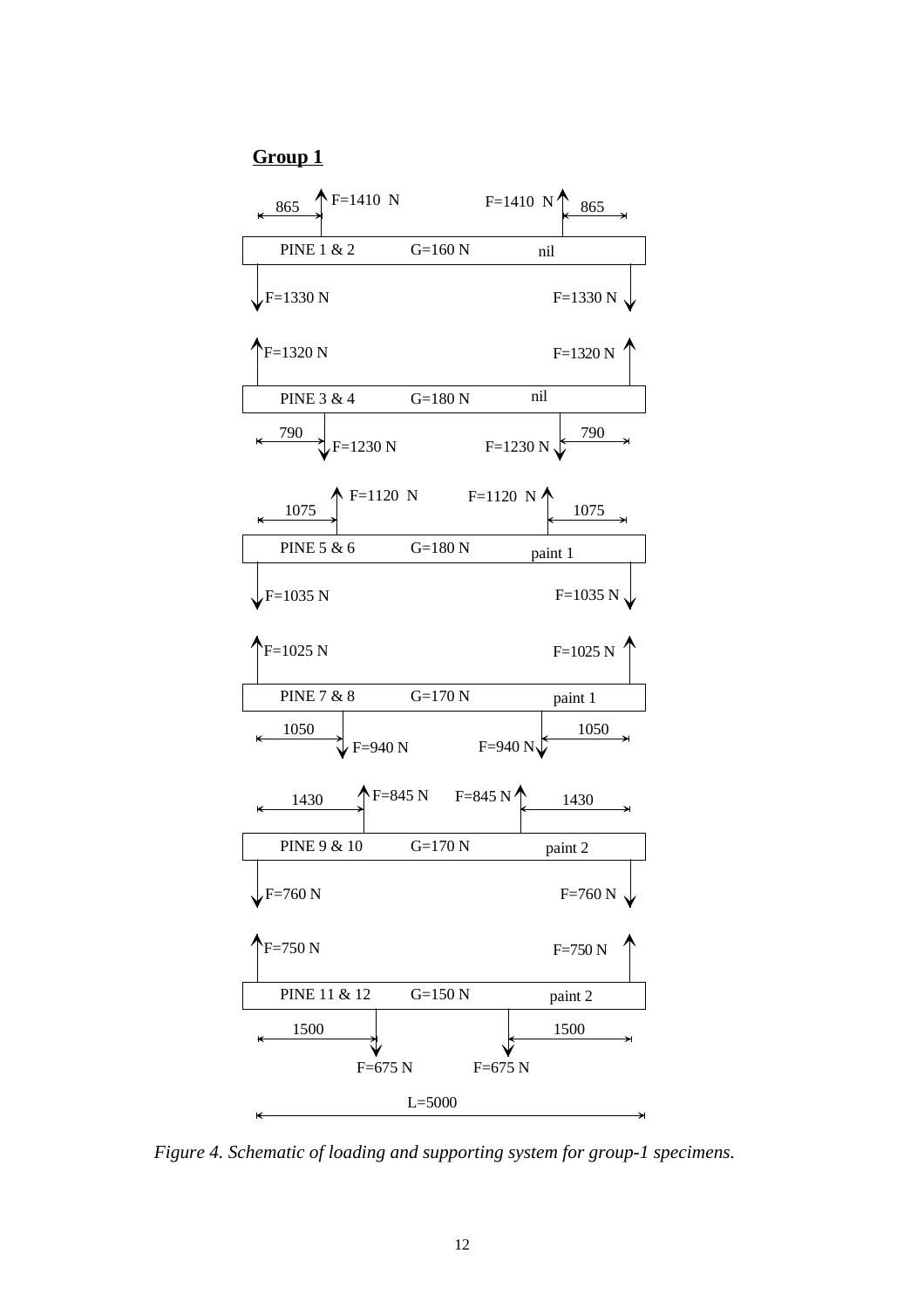

*Figure 5. Schematic of loading and supporting system for group-2 specimens.*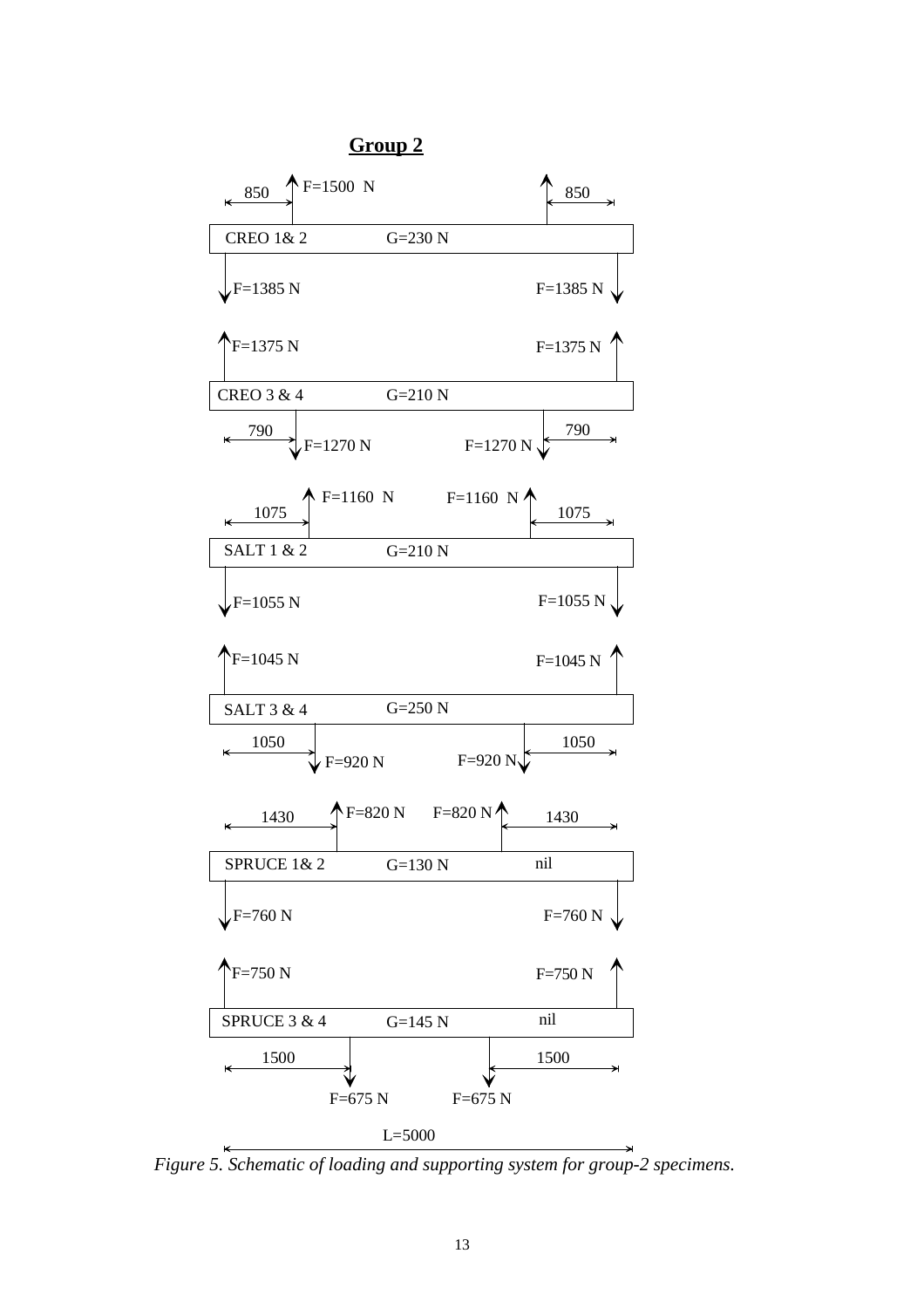

*Figure 6. Schematic of loading and supporting system for group-3 specimens.*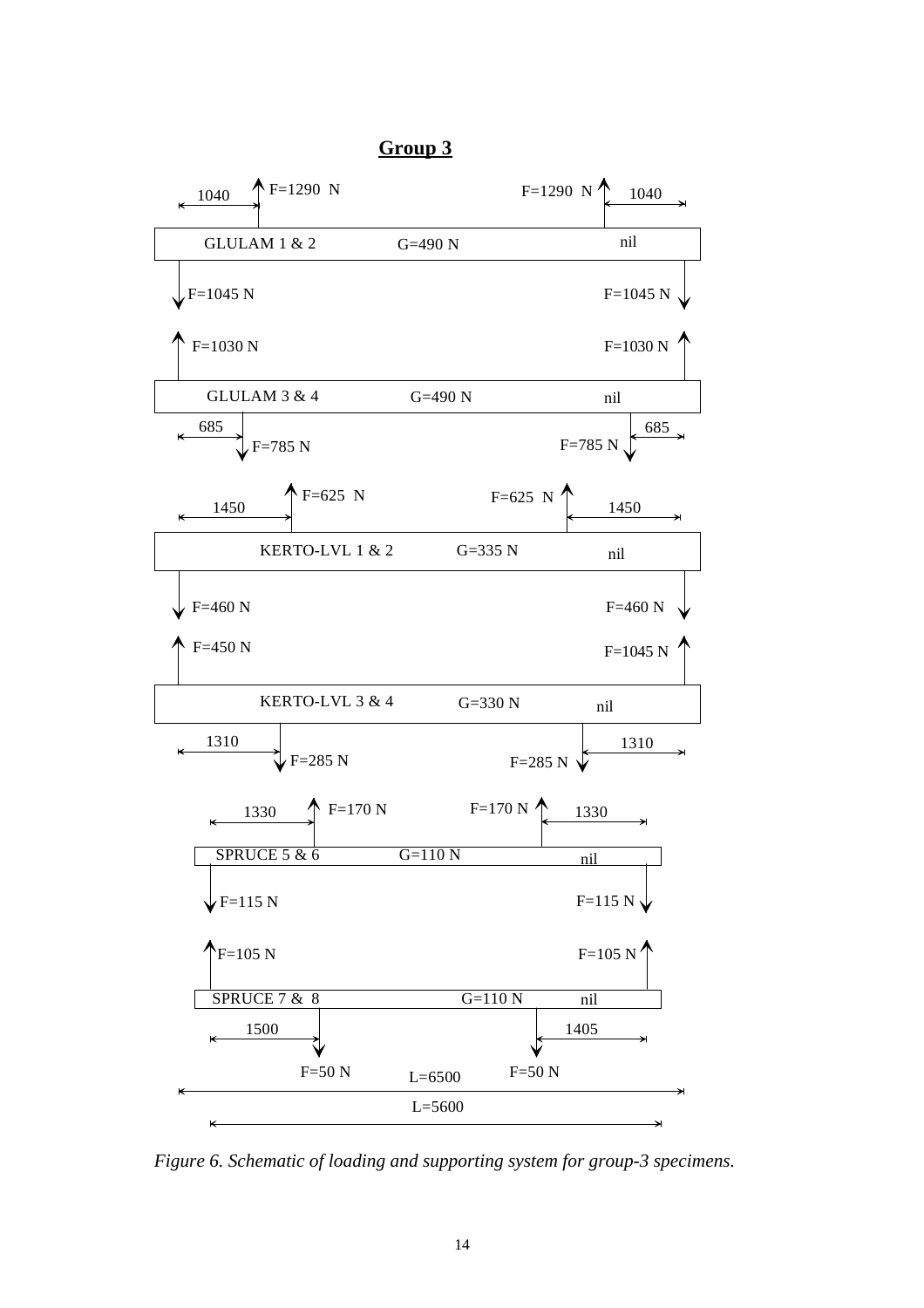### **Group 4**



*Figure 7. Schematic of loading and supporting system for group-4 specimens.*

#### **2.2.2. Specimens in heated environment**

To study the long term effect of creep, eight varnished glulam beams (90x270x9400 mm) made of spruce were tested. The beams were housed in a heated room environment. The loading and supporting system is as shown in Figure 8. Four beams were loaded to a stress level of 2 MPa, while the other four had a stress level of 4 MPa.



*Figure 8. Loading and supporting systems for glulam beams in heated room.*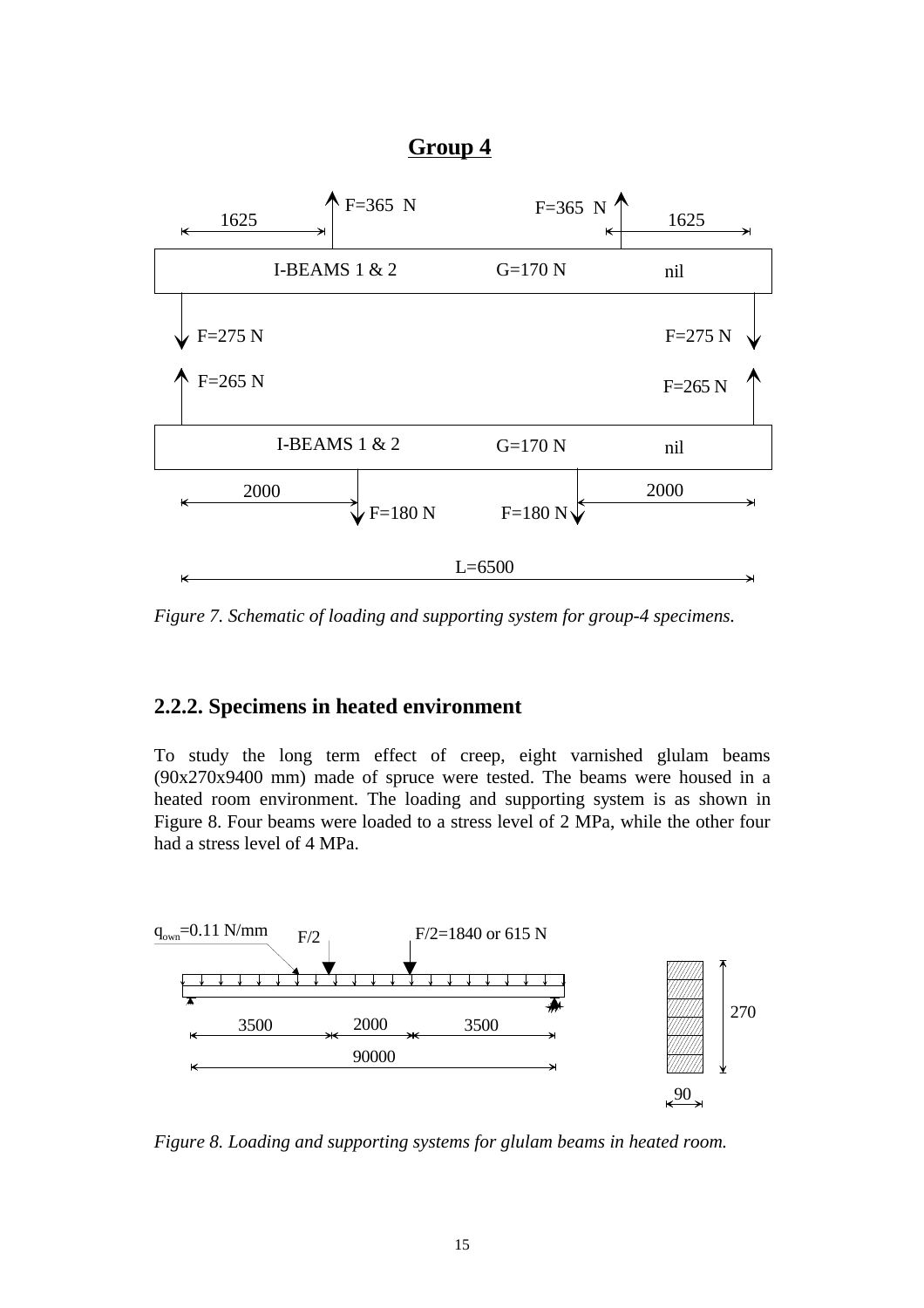## **3 TEST RESULTS**

### **3.1. STRESSES, DENSITIES AND MODULI OF ELASTICITY**

The long term creep experiments were initiated in June 1991 for indoor tests, while tests in non-heated environment were started in 1992 and the tests continue during 1996. Eight glulam beams (90x270x9400 mm) made of spruce were housed indoors in a heated environment, where temperature and relative humidity of the room was measured regularly. The modulus of elasticity was calculated using the deflections of the beams before and about a minute after loading.

The measurement of deformations of specimens was carried out manually on a regular basis every month. The relative creep data after 1, 2, 3 and 4 years, are as follows. The data given are mean values of 4 specimens in each group and are shown in Table 2.

| Creep deformations of specimens      |                                                                         |                                                                                   |                                                                           |                                      |                                      |                              |            |
|--------------------------------------|-------------------------------------------------------------------------|-----------------------------------------------------------------------------------|---------------------------------------------------------------------------|--------------------------------------|--------------------------------------|------------------------------|------------|
| Test<br>material                     | Specimens<br>dimensions<br>mm                                           | Surface<br>treatment<br>conditions                                                | Bending<br>stress<br>MPa                                                  | 1<br>year                            | $\overline{2}$<br>years              | 3<br>years                   | 4<br>years |
| Pine<br>Pine<br>Pine<br>Pine<br>Pine | 50x150x5000<br>50x150x5000<br>50x150x5000<br>50x150x5000<br>50x150x5000 | non treated<br>emulsion painted<br>alkyd painted<br>creosoted<br>salt impregnated | 7<br>$\overline{7}$<br>$\overline{7}$<br>$\overline{7}$<br>$\overline{7}$ | 0.62<br>0.46<br>0.31<br>0.19<br>0.58 | 0.69<br>0.52<br>0.35<br>0.22<br>0.64 | 0.79<br>0.57<br>0.40<br>0.27 |            |
| Spruce<br>Spruce                     | 50x100x5000<br>50x150x5000                                              | non treated<br>non treated                                                        | 7<br>$\overline{2}$                                                       | 0.66<br>0.42                         | 0.76<br>0.44                         | 0.50                         |            |
| Spruce<br>glulam                     | 90x180x6500                                                             | non treated                                                                       | $\overline{2}$                                                            | 0.44                                 | 0.48                                 | 0.57                         |            |
| Kerto-LVL                            | 51x200x6500                                                             | non treated                                                                       | $\overline{2}$                                                            | 0.67                                 | 0.69                                 | 0.85                         |            |
| I - Profile                          | as shown in Fig.                                                        | Non treated                                                                       | 3                                                                         | 0.68                                 | 0.78                                 | 0.92                         |            |
| Glulam*                              | 90x270x9400                                                             | varnish                                                                           | $\overline{2}$                                                            | 0.40                                 | 0.45                                 | 0.51                         | 0.56       |
| Glulam*                              | 90x270x9400                                                             | varnish                                                                           | 4                                                                         | 0.41                                 | 0.50                                 | 0.55                         | 0.59       |

*Table 2. Summary of relative creep deformation of specimens under long term loading.*

**\*** in heated room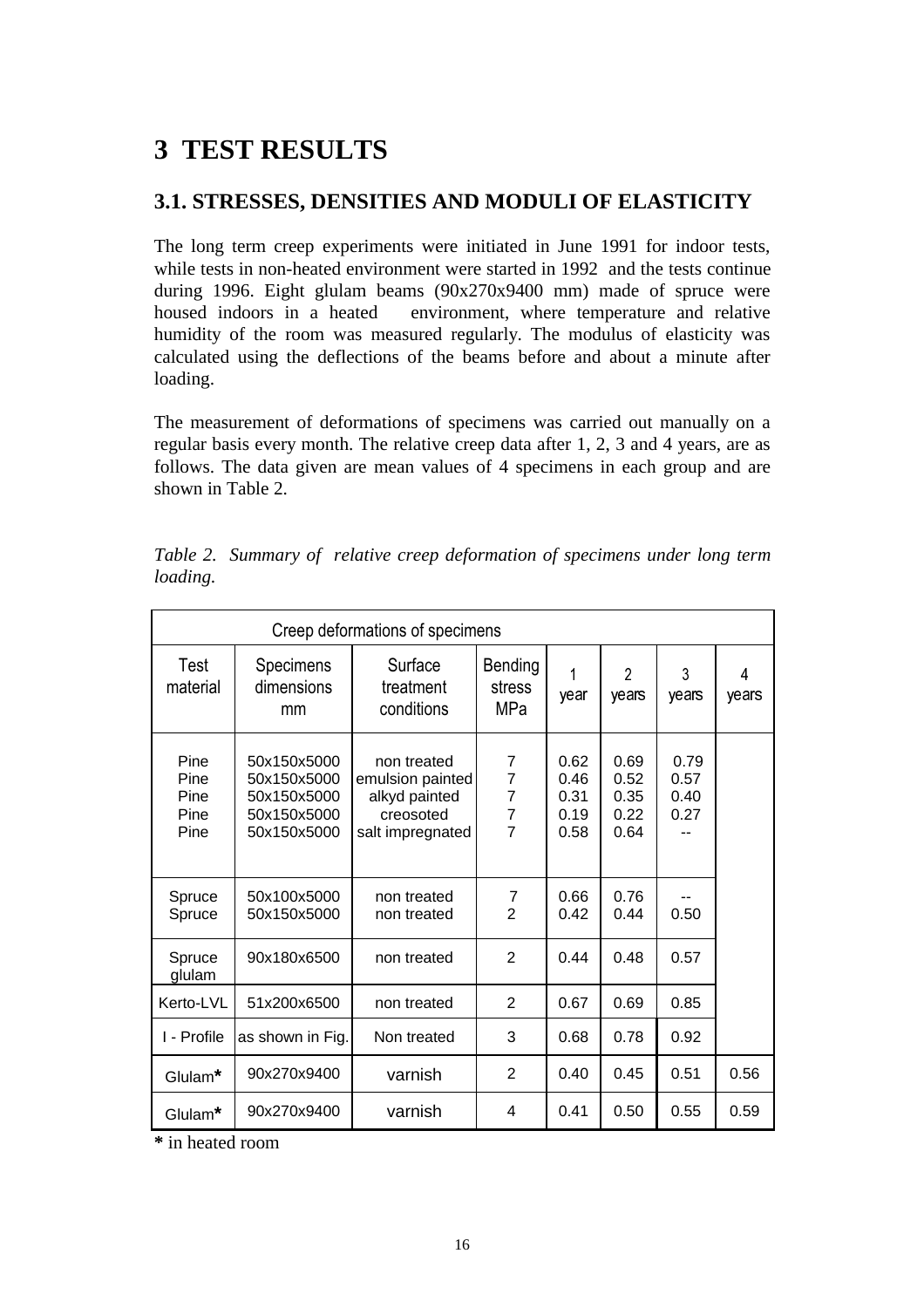The data in Table 2 clearly show the steady increase in relative creep for all specimen series as the time increased. In case of pine samples, non-treated samples show highest creep while creosoted show the least. Among painted samples, alkyd painted samples show lesser creep than emulsion painted.

For specimens housed in natural sheltered environment, the modulus of elasticity was determined by bending the middle of each beam up to a deflection level of 13 to 15 mm and recording the force/deformation values. The modulus of elasticity was calculated without any correction for shear deformation.

The density and the moduli of elasticity of specimens are tabulated in Tables 3 and 4 respectively for groups 1 to 5. The indoor glulam specimens are named as group 5. The mean value of the weights measured are used for the calculations of densities of specimens. The densities and moduli of elasticity of specimens in groups 1 and 2 are given in Table 3, while for groups 3, 4 and 5, they are given in Table 4. It is to be noted that, for density calculations, both volume and weight measured at actual moisture content are used. The initial moisture content range was 8 to 14% as shown in Figures 19...21.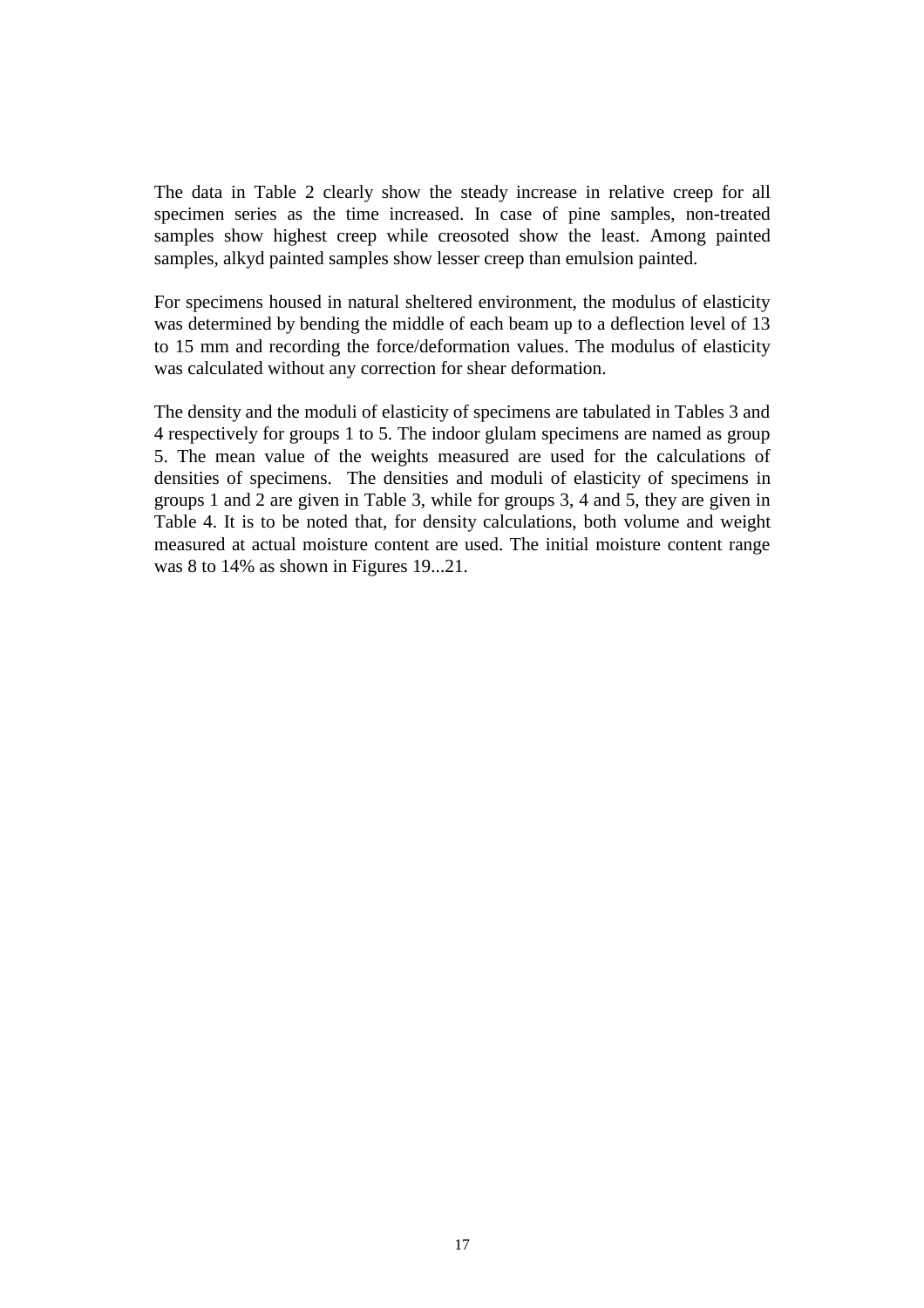| Density and modulus of elasticity of beams in Groups 1 and 2 |                     |               |                              |                    |                          |
|--------------------------------------------------------------|---------------------|---------------|------------------------------|--------------------|--------------------------|
|                                                              | Group No. &<br>size | Material      | <b>Stress level</b><br>(MPa) | Density<br>(kg/m3) | Elasticity<br>Е<br>(GPa) |
| L                                                            | 50x150              | Pine          | 7.1                          | 529                | 12.1                     |
| $\mathbf{I}$                                                 | 50x150              | Pine          | 7.1                          | 554                | 13.8                     |
| L                                                            | 50x150              | Pine          | 7.4                          | 535                | 12.1                     |
| L                                                            | 50x150              | Pine          | 7.4                          | 519                | 11.7                     |
| L                                                            | 50x150              | Pine/alkyd    | $\overline{7}$               | 563                | 12.6                     |
| L                                                            | 50x150              | Pine/alkyd    | $\overline{7}$               | 551                | 13.2                     |
| L                                                            | 50x150              | Pine/alkyd    | 7.2                          | 526                | 13.5                     |
| L                                                            | 50x150              | Pine/alkyd    | 7.2                          | 524                | 13.7                     |
| L                                                            | 50x150              | Pine/emulsion | 7.1                          | 478                | 10.6                     |
| L                                                            | 50x150              | Pine/emulsion | 7.1                          | 497                | 10.1                     |
| L                                                            | 50x150              | Pine/emulsion | 7.2                          | 505                | 12.7                     |
| I                                                            | 50x150              | Pine/emulsion | 7.2                          | 532                | 11.8                     |
| 2                                                            | 50x150              | Spruce        | $\overline{7}$               | 435                | 8.7                      |
| $\overline{2}$                                               | 50x150              | Spruce        | $\overline{7}$               | 373                | 8.5                      |
| $\overline{2}$                                               | 50x150              | Spruce        | 7.1                          | 445                | 9.6                      |
| $\overline{2}$                                               | 50x150              | Spruce        | 7.1                          | 472                | 11.2                     |
| $\overline{2}$                                               | 50x150              | Pine/salt     | 6.8                          | 668                | 9.7                      |
| $\overline{2}$                                               | 50x150              | Pine/salt     | 6.8                          | 611                | 11.4                     |
| 2                                                            | 50x150              | Pine/salt     | 6.9                          | 807                | 10.6                     |
| $\overline{2}$                                               | 50x150              | Pine/salt     | 6.9                          | 711                | 13.6                     |
| $\overline{2}$                                               | 50x150              | Pine/creo     | 6.4                          | 681                | 11.3                     |
| $\overline{2}$                                               | 50x150              | Pine/creo     | 6.4                          | 615                | 14.3                     |
| $\overline{2}$                                               | 50x150              | Pine/creo     | 6.5                          | 653                | 17.2                     |
| $\overline{2}$                                               | 50x150              | Pine/creo     | 6.5                          | 560                | 13.5                     |
|                                                              |                     |               |                              |                    |                          |

*Table 3. Densities and moduli of elasticity of beams for groups 1 and 2.*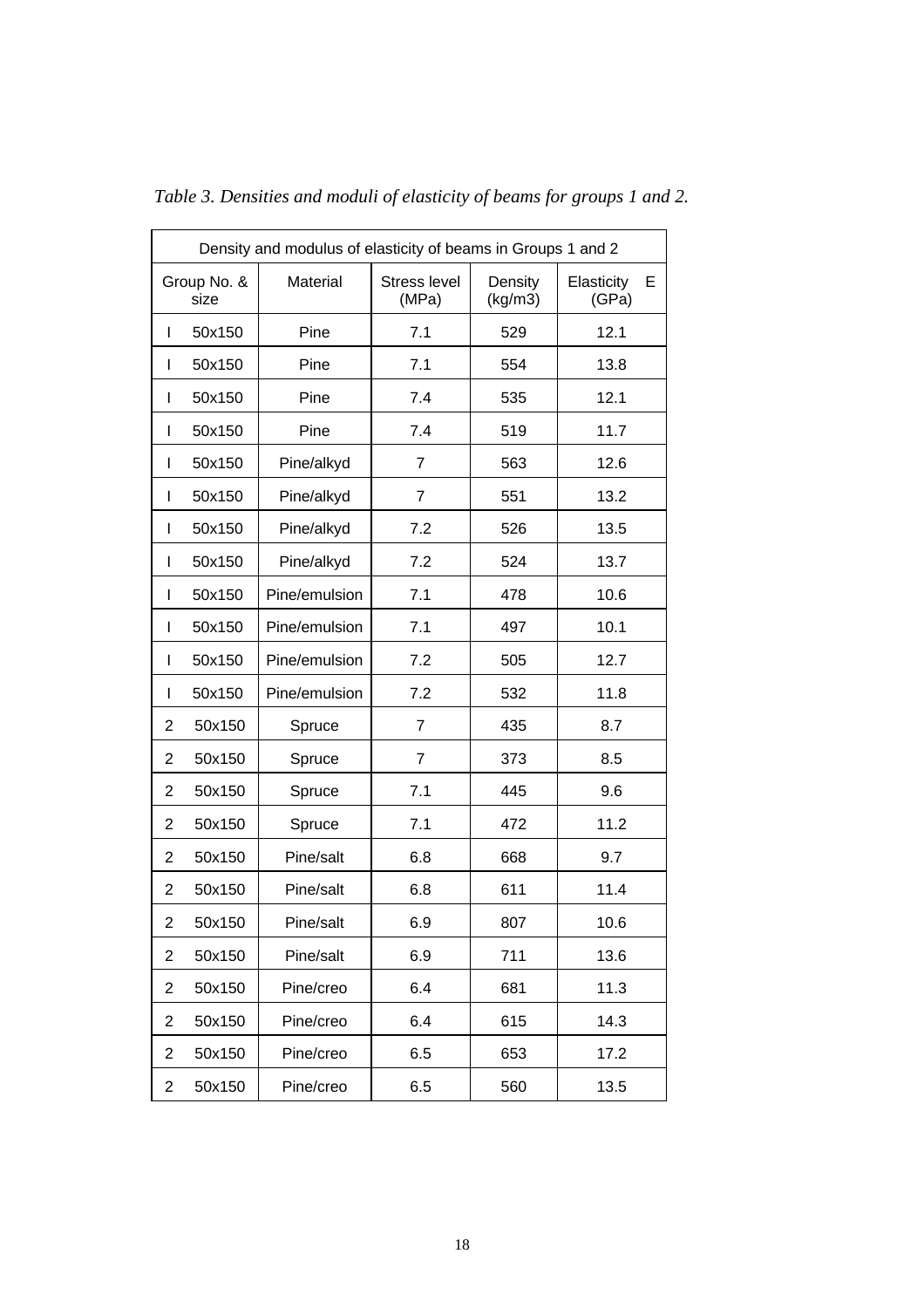|   | Density and modulus of elasticity of beams in Groups 3, 4 and 5. |           |                              |                    |                              |
|---|------------------------------------------------------------------|-----------|------------------------------|--------------------|------------------------------|
|   | Group No. &<br>size                                              | Material  | <b>Stress level</b><br>(MPa) | Density<br>(kg/m3) | <b>Elasticity E</b><br>(GPa) |
| 3 | 90x180                                                           | Glulam    | 2.1                          | 509                | 13.0                         |
| 3 | 90x180                                                           | Glulam    | 2.1                          | 491                | 12.2                         |
| 3 | 90x180                                                           | Glulam    | 2.1                          | 491                | 12.2                         |
| 3 | 90x180                                                           | Glulam    | 2.1                          | 503                | 13.3                         |
| 3 | 51x200                                                           | Kerto-LVL | 1.9                          | 513                | 13.3                         |
| 3 | 51x200                                                           | Kerto-LVL | 1.9                          | 519                | 14.8                         |
| 3 | 51x200                                                           | Kerto-LVL | 1.9                          | 513                | 13.2                         |
| 3 | 51x200                                                           | Kerto-LVL | 1.9                          | 497                | 12.3                         |
| 3 | 50x100                                                           | Spruce    | 2.2                          | 462                | 10.8                         |
| 3 | 50x100                                                           | Spruce    | 2.2                          | 437                | 9.9                          |
| 3 | 50x100                                                           | Spruce    | 2.2                          | 505                | 11.9                         |
| 3 | 50x100                                                           | Spruce    | 2.2                          | 442                | 10.4                         |
| 4 | I-profile                                                        |           | 2.3                          |                    |                              |
| 4 | I-profile                                                        |           | 2.3                          |                    |                              |
| 4 | I-profile                                                        |           | 3.3                          |                    |                              |
| 4 | I-profile                                                        |           | 3.3                          |                    |                              |
| 5 | 90x270                                                           | Glulam*   | 2.0                          | 481                | 14.2                         |
| 5 | 90x270                                                           | Glulam*   | 2.0                          | 502                | 14.4                         |
| 5 | 90x270                                                           | Glulam*   | 2.0                          | 480                | 13.2                         |
| 5 | 90x270                                                           | Glulam*   | 2.0                          | 478                | 13.5                         |
| 5 | 90x270                                                           | Glulam*   | 4.0                          | 494                | 13.2                         |
| 5 | 90x270                                                           | Glulam*   | 4.0                          | 483                | 13.6                         |
| 5 | 90x270                                                           | Glulam*   | 4.0                          | 483                | 13.7                         |
| 5 | 90x270                                                           | Glulam*   | 4.0                          | 474                | 13.7                         |

*Table 4. Densities and moduli of elasticity for groups 3, 4 and 5.*

**\*** in heated room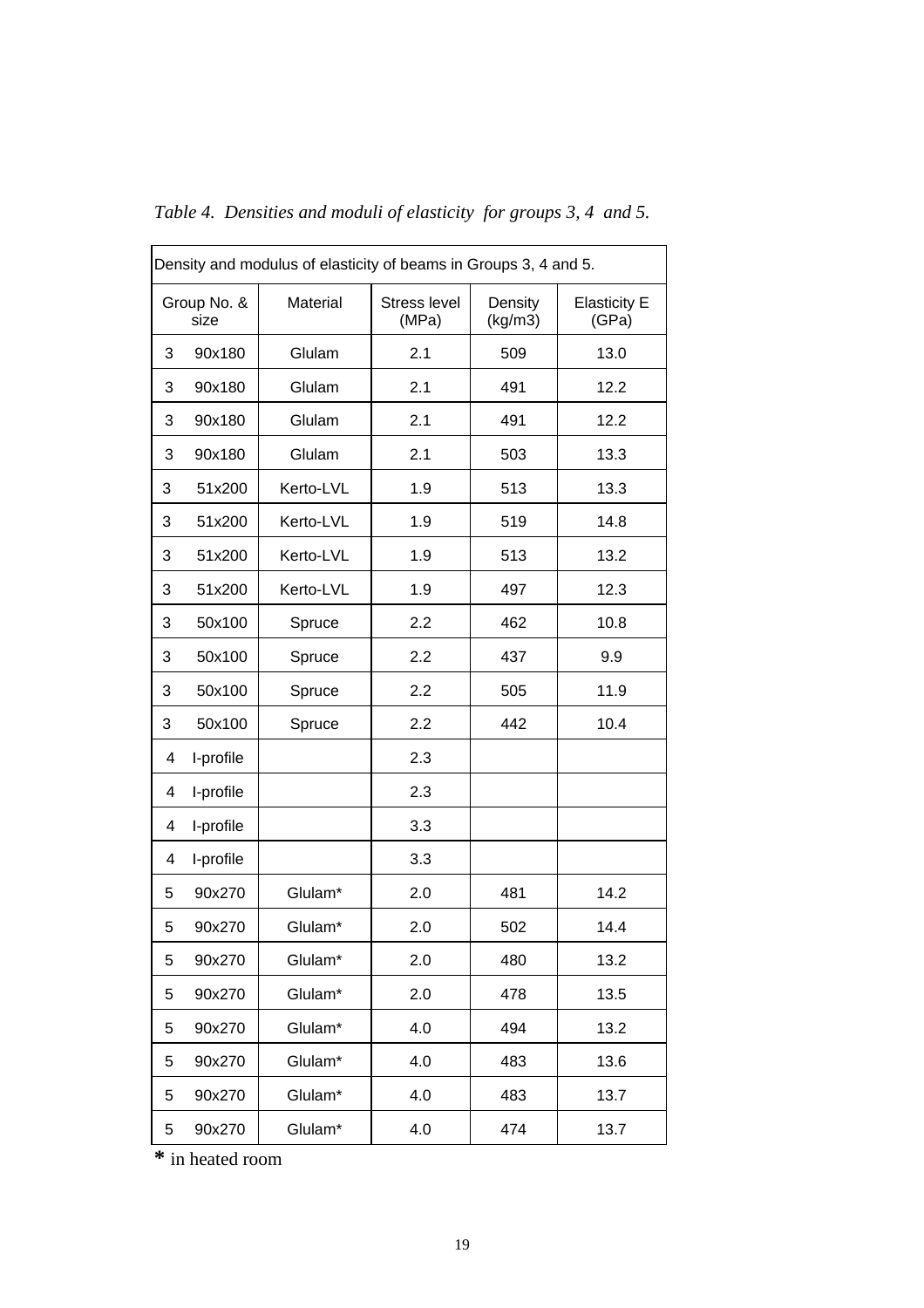#### **3.2 CREEP**-**DEFORMATION BEHAVIOUR OF SPECIMENS**

In this section, the creep-deformation behaviour of specimens in each group is discussed. The experimental data collected on a regular basis is used to plot different graphs to compare the behaviour of specimens.

#### **3.2.1. Specimens in natural sheltered environment**

All the 40 specimens belonging to groups 1 to 4 were tested in natural sheltered environment. The relative creep versus time graphs for all specimens in these groups are shown in Figures 9 through 16. The creep variation for sample specimens made of Pine with and without surface treatments, having a stress range of 7.1 MPa to 7.4 MPa is shown in Figure 9.

Graphs in Figure 9 belong to group one. Samples coated with emulsion (paint 1) and alkyd (paint 2) show considerable difference in creep variation when compared to uncoated samples. The samples with no treatment have the highest creep while samples with alkyd paint show the least. Samples with emulsion treated (paint 1) show higher deformation than alkyd painted samples (paint 2). It should be noted that the creep values are the values obtained for a couplet in each case.



19.6.1992 19.12.1992 20.6.1993 20.12.1993 21.6.1994 21.12.1994 22.6.1995 22.12.1995

*Figure 9. Relative creep versus time for specimens in group 1.*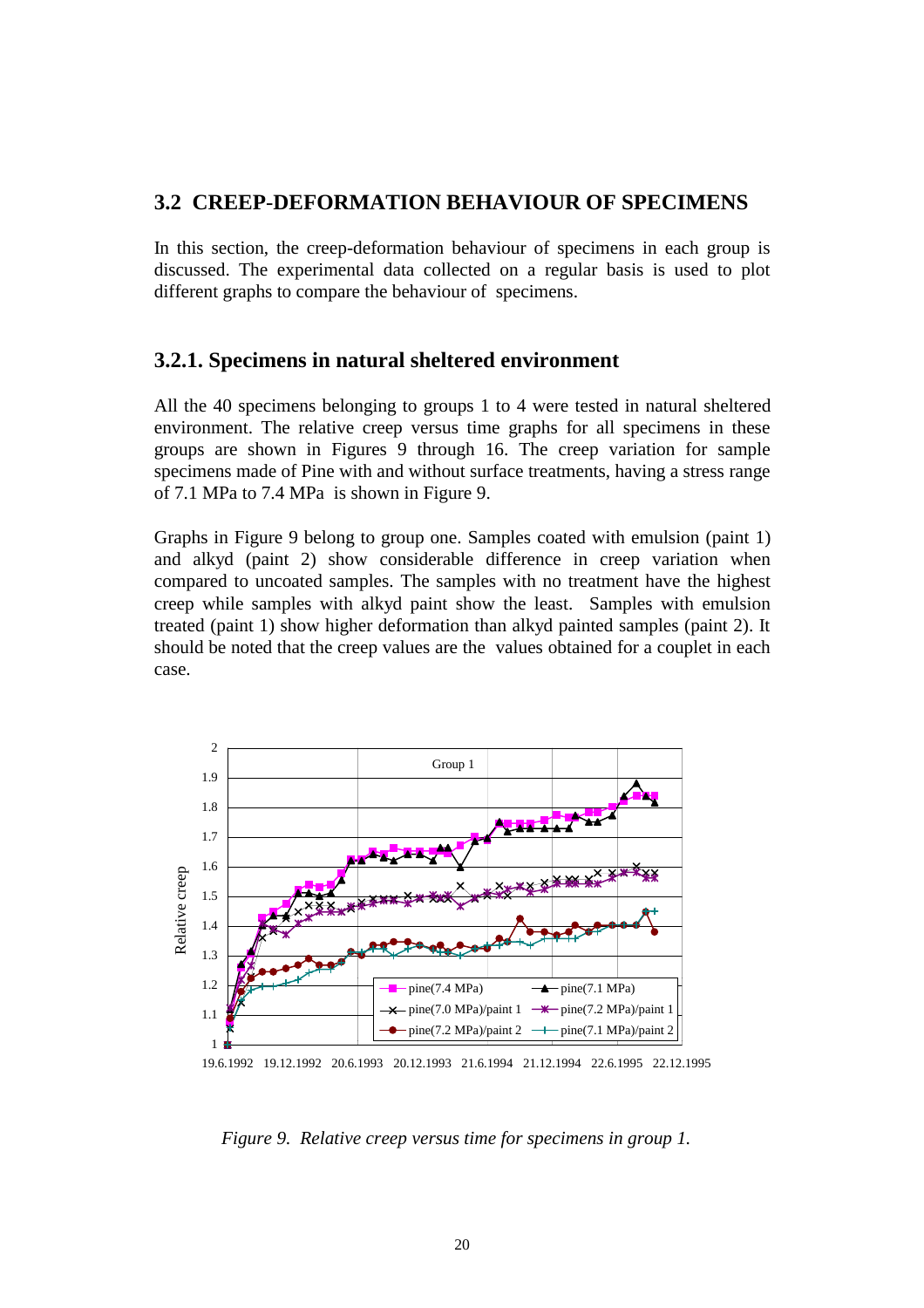Figure 10 shows the average relative creep versus time variation for samples in group 1 (Pine). The graphs indicate that the creep level increases progressively as the time of loading increases in all the three types of samples in sheltered environment.



*Figure 10 Average relative creep for different surface coatings.*

Now, in the following sections, the relative creep versus time for specimens in groups 2 are discussed. In this series, the Spruce samples without preservative treatments are compared with samples made of Pine which are salt impregnated and creosote impregnated.. The relative creep versus time behaviour for group 2 specimens are shown in Figure 11. Both Spruce and Pine samples had the same stress levels of 7.0 MPa.

Spruce specimens without any treatments show considerably higher creep, while salt and creosote impregnated specimens show lesser creep. Among the surface treated samples of Pine, creosote impregnated samples show least deformation compared to other two types. Readings of spruce specimens have been stopped earlier because of excessive lateral deformation of the specimens.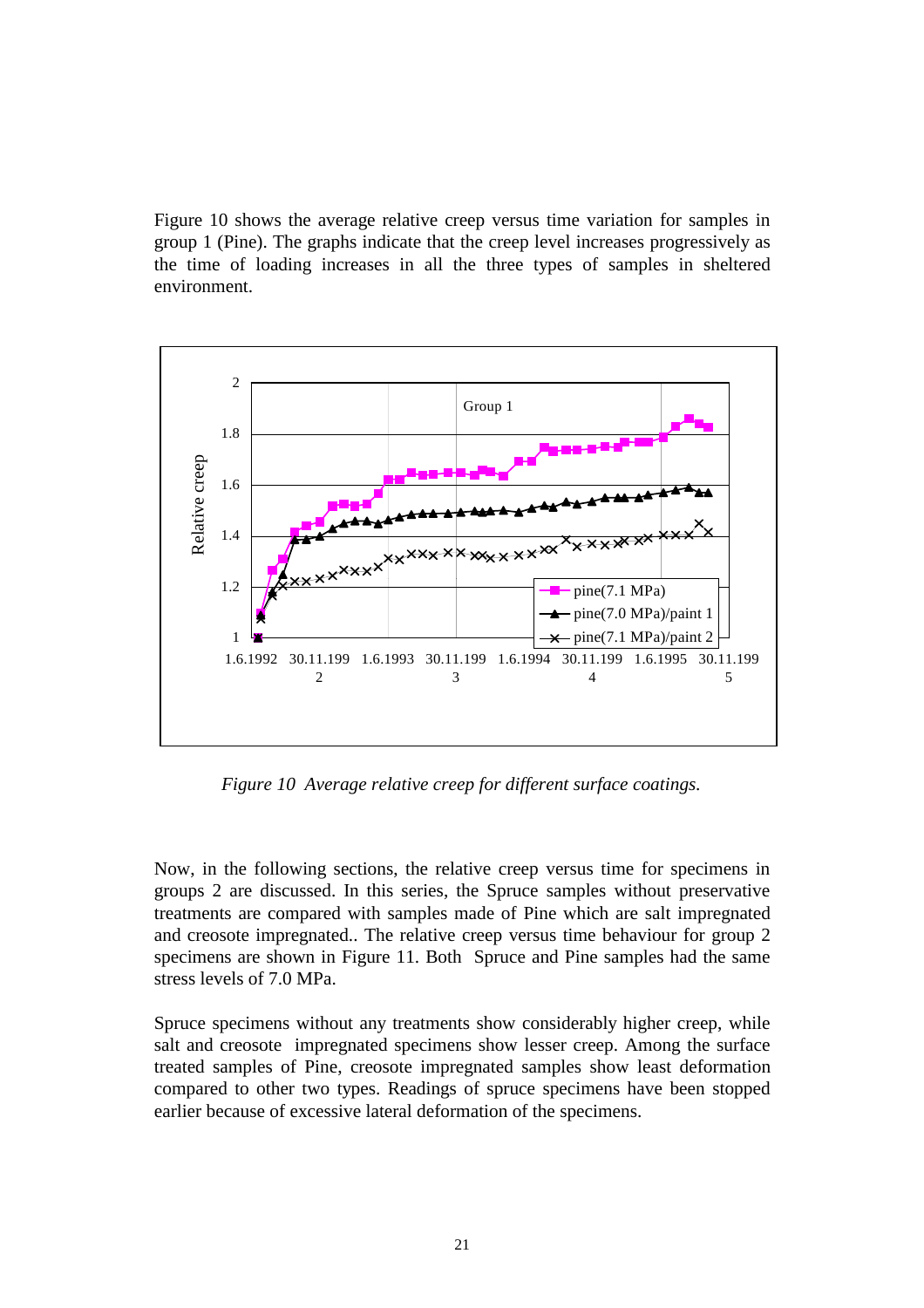

*Figure 11. Relative creep versus time for samples in group 2.*

Figure 12 shows creep curves for samples of Pine witout surface treatment and with salt and creosote impregnated. The three types of samples had stress levels of 6.5 MPa, 6.9 MPa and 7.0 MPa. Here also the samples without any preservative had the highest creep deformations compared to other types.



 *Figure 12. Average relative creep versus time for untreated and impregnated pine.*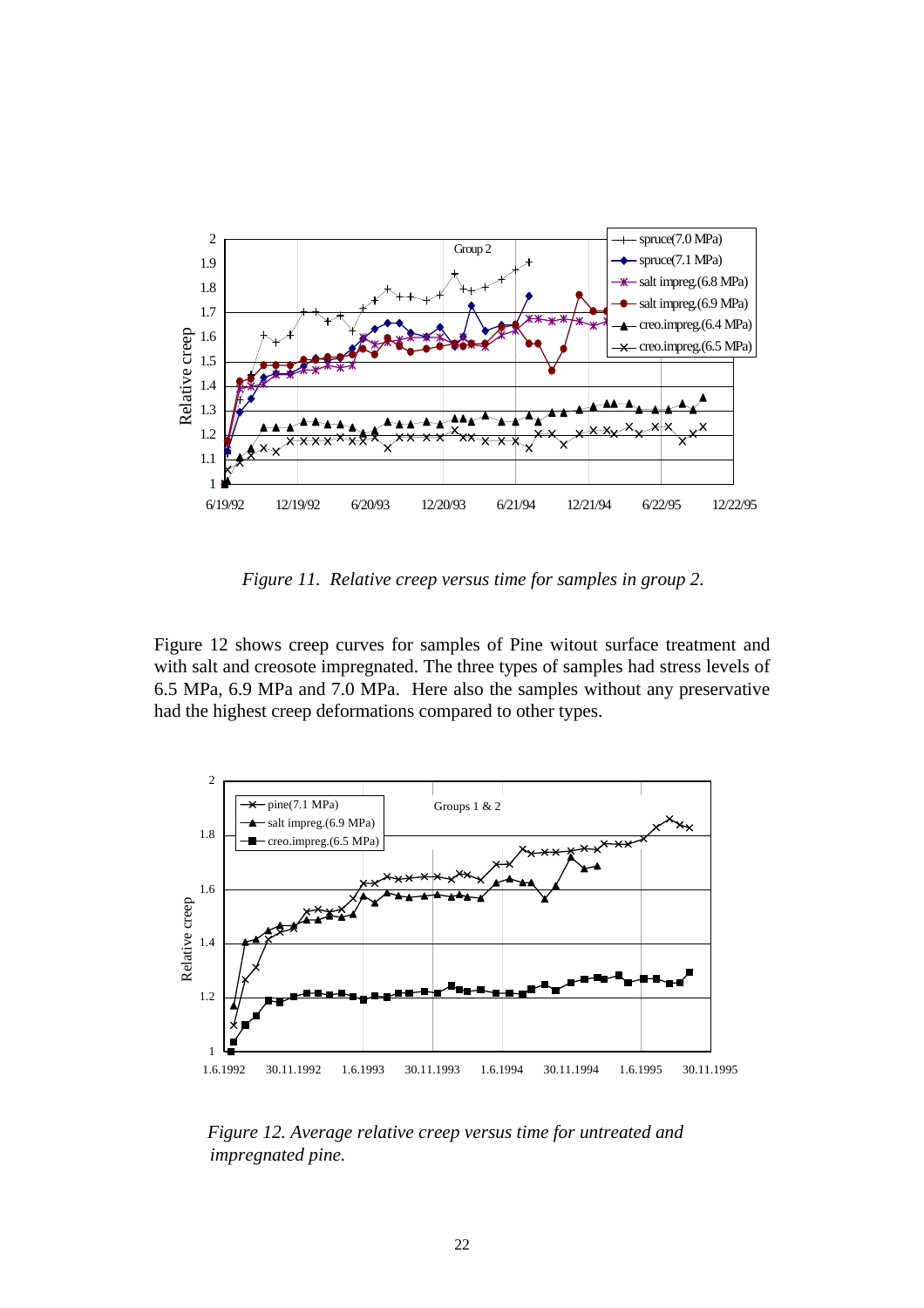Surface coating and preservative treatment seem to have a clear effect in decreasing creep, and the treatment is an effective barrier against moisture vapour transport. Lowest creep values after 4 years are obtained for creosote impregnated timber (less than 30%), and second lowest for beams coated twice by an alkyd paint (40%). Other treatments seem less effective.

The creep behaviour of specimens in groups 3 are discussed in the following sections. In this group samples include, glulam, Kerto-LVL and Spruce with stress levels of 2.1 MPa, 1.9 MPa and 2.2 MPa respectively. The creep behaviour of all the samples in group 3 which are non-treated are shown in Figure 13.



*Figure 13. Relative creep versus time for specimens in group 3.*

Between the two sets of Kerto-LVL samples, the first set show higher creep than all other samples, while the other set shows lesser creep than the glulam first set samples. The same trend is true for both glulam and spruce. The second set of spruce samples show the least deformation compared to all other specimens.

In Figure 14 the average creep value of the two sets of Spruce, Kerto-LVL and glulam specimens are shown for comparison. The graph shows the progressive increase in creep deformation and variation in different samples as the time increases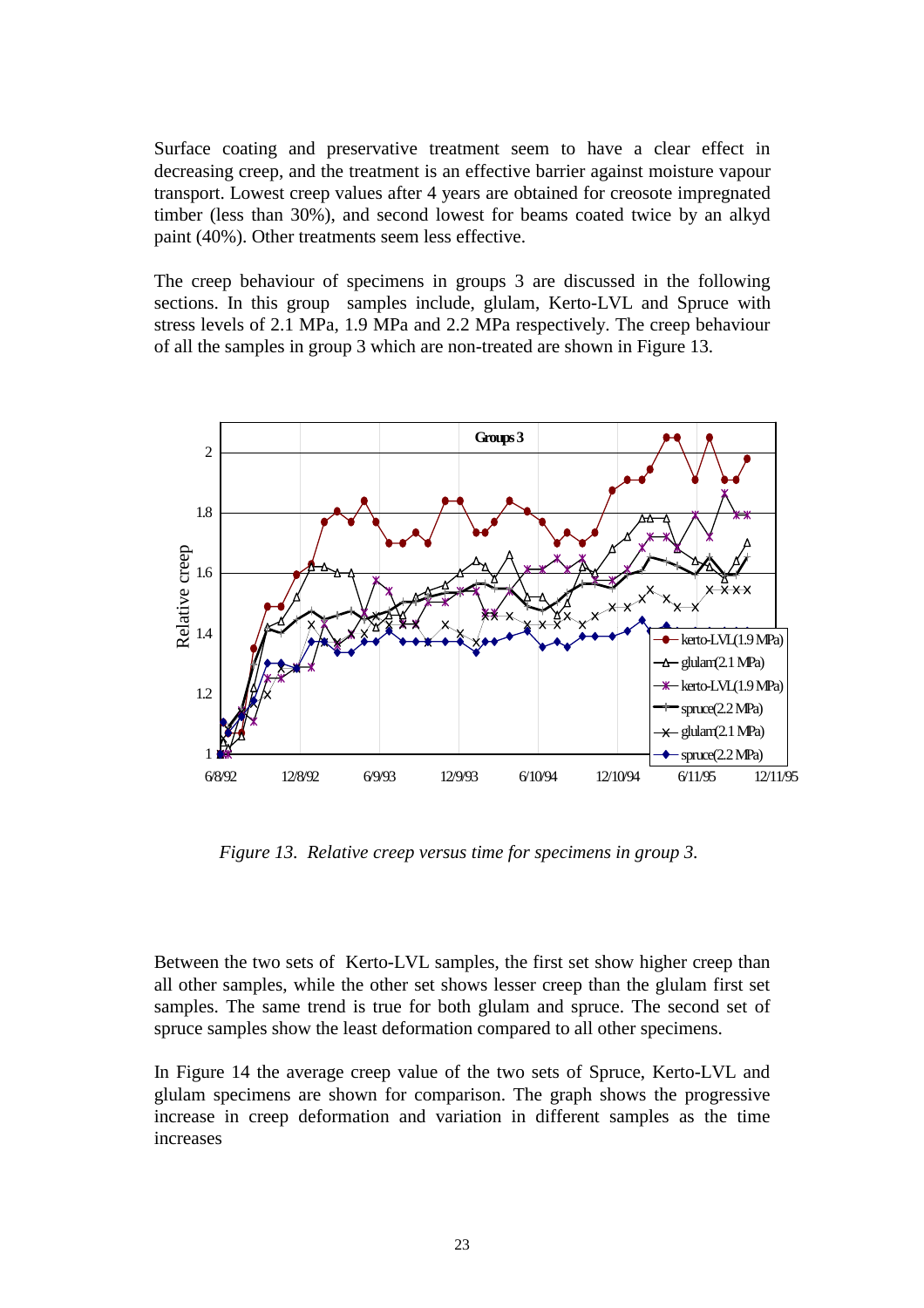

 *Figure 14. Average relative creep versus time for specimens at lowest load levels.*

Figure 15 shows creep versus time curves for I-beams in group 4. Here also the creep deformation progressively increases as in case of other types of samples and the variation of creep levels during the loading period is almost identical to the first set of Kerto-LVL samples.



*Figure 15. Relative creep versus time for specimens in group 4.*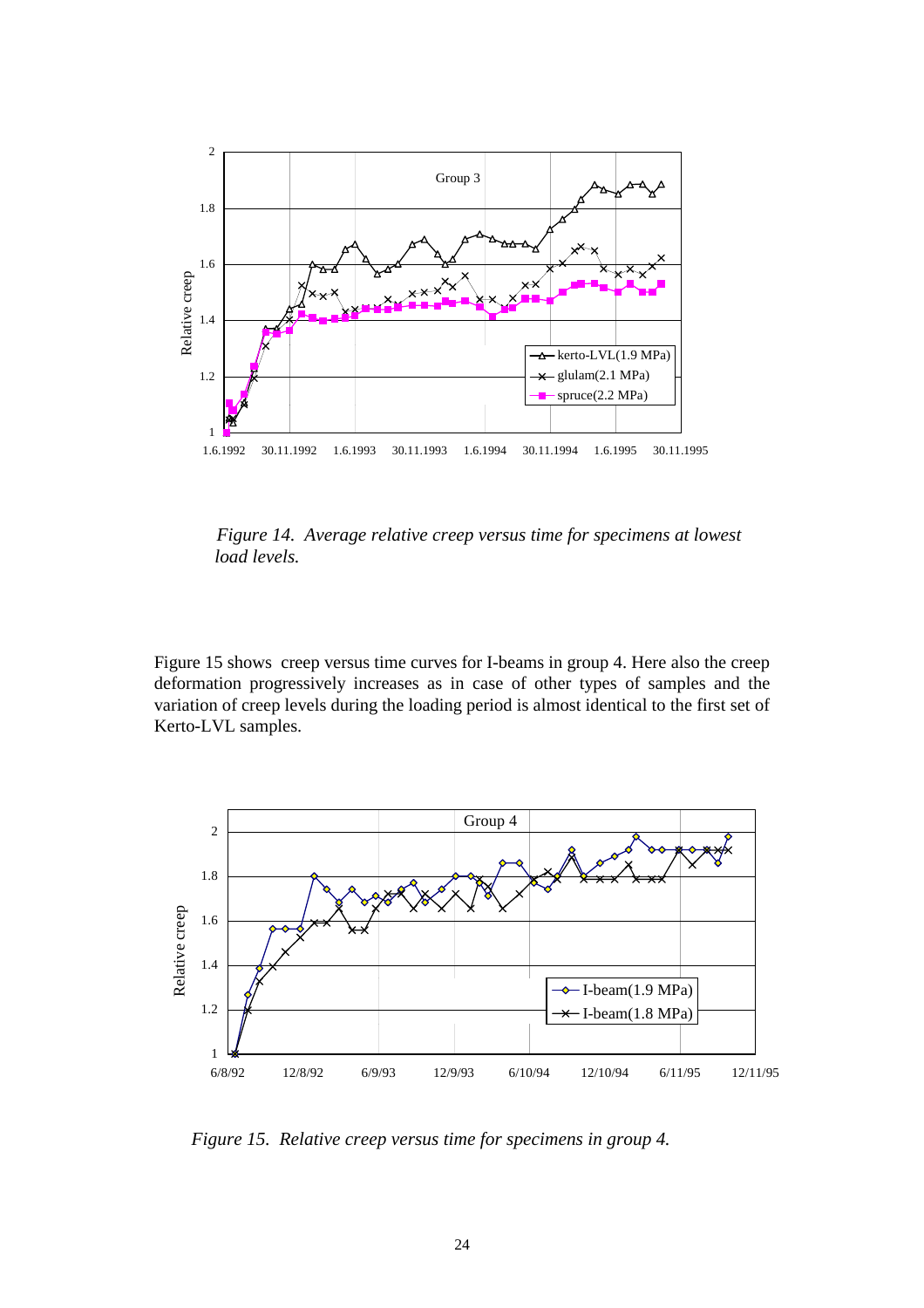#### **3.2.2. Specimens in heated environment**

To study the long term effect of creep on glue-laminated beams, tests on eight varnished specimens (90x270x9400 mm) were carried out in heated environment. Before the beginning of the tests, all the beams were kept for few months in the test room so that their moisture content was conditioned to the surrounding humidity. The modulus of elasticity was determined by measuring the deflection of the beams before and after the loading. After the start of the test, the deformations at the upper surface of the beam in the middle and at the supports were measured regularly every month with a dial gauge. Also, the temperature and relative humidity of the air in the test room was recorded regularly as planned.

The data measured for the two sets of beams consisting of 4 beams in each set was used to plot the deformation versus time graphs shown in Figure 16. The upper four curves are for set 1 specimens which had a stress level of 4 MPa. These beams are GH3, GH2, GH7 and GH6. The lower four curves are for set 2 specimens which have a stress level of 2 MPa. These beams are GH8, GH4, GH1 and GH5. The beams GH6 in the first set and GH5 in the second set show lesser deflection compared to other specimens in the groups.



 *Figure 16. Total deflection versus time for specimens in group 5 (Glulam beams).*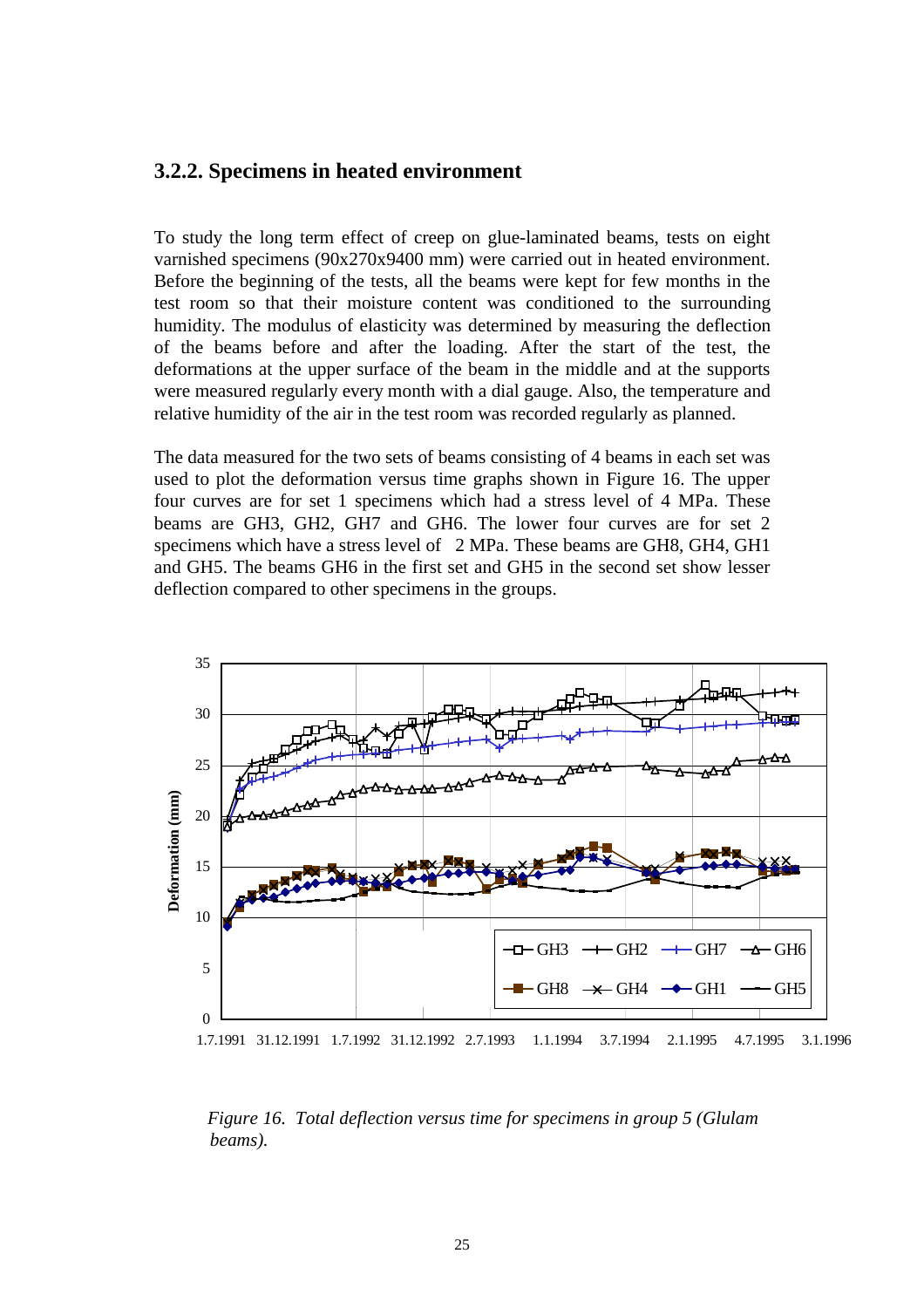Figure 17 shows the average relative creep versus time for each group of glulam specimens (four beams in a group) in heated room. The two stress levels each group had is shown in the legend.



 *Figure 17. Relative creep (mean of 4) versus time for glulam in heated room for different load levels (2 and 4 MPa).*



*Figure 18. Comparison of average relative creep versus time (glulam specimens in heated room and other samples in sheltered rooms).*

The average creep versus time for all the eight glulam beams is shown in Figure 18. The glulam beams were in heated room environment and their mean creep value is compared in Figure 18 with the mean creep values of non-treated samples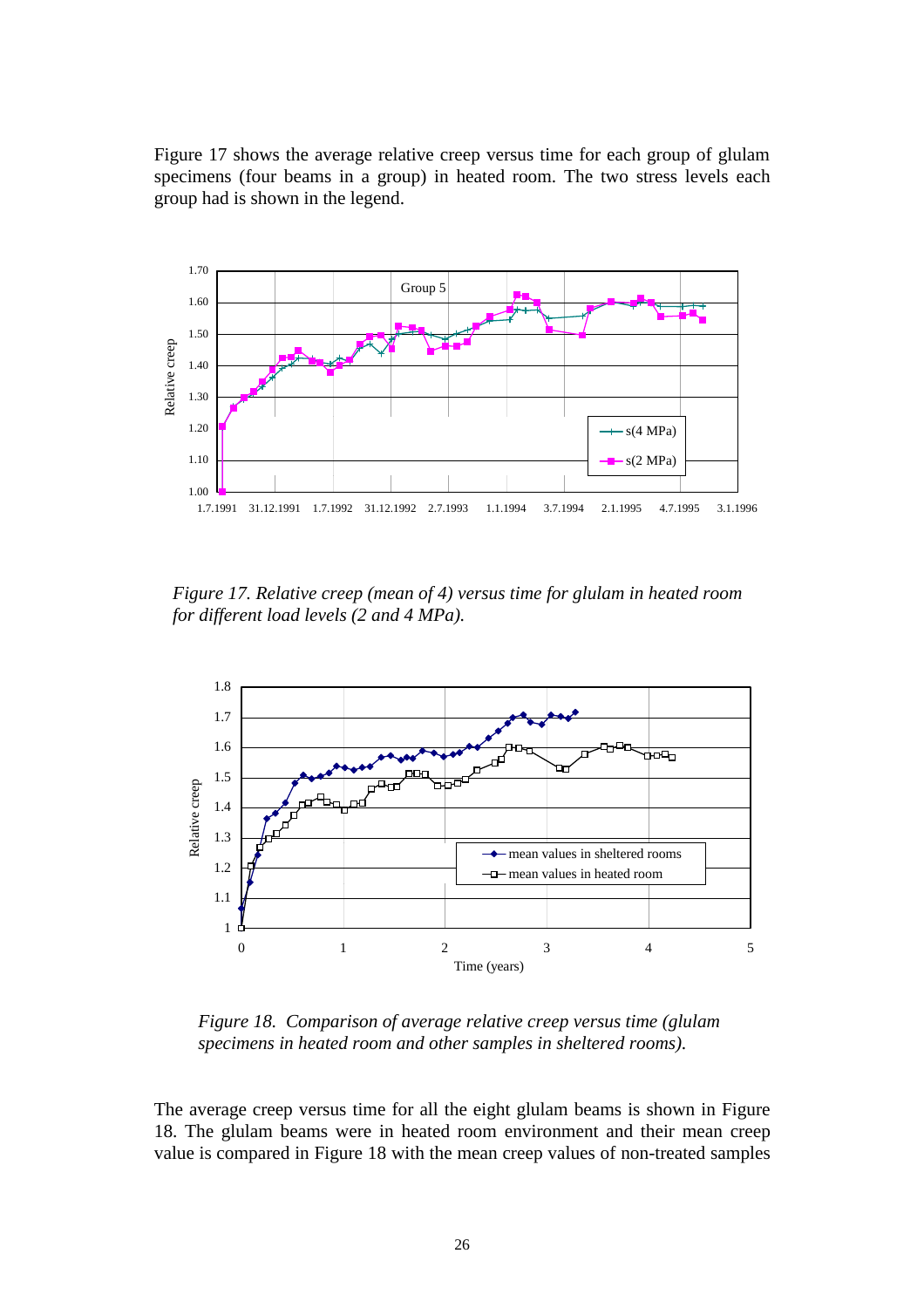housed in sheltered environment including pine (7.1 MPa), glulam, Kerto-LVL and spruce (2.2 MPa).

#### **3.3 MOISTURE CONTENT AND RELATIVE HUMIDITY**

#### **3.3.1 Specimens in sheltered environment**

To monitor the variation of moisture content in specimens kept in natural sheltered environment, separate samples were prepared and the changes in the level of moisture was measured regularly. The variation in moisture content in specimens from June 1992 to November 1995 are shown in Figure 19 through 21. The values shown are mean values of different sized wooden specimens.



*Figure 19. Moisture content variation for specimens in groups 3 and 4.*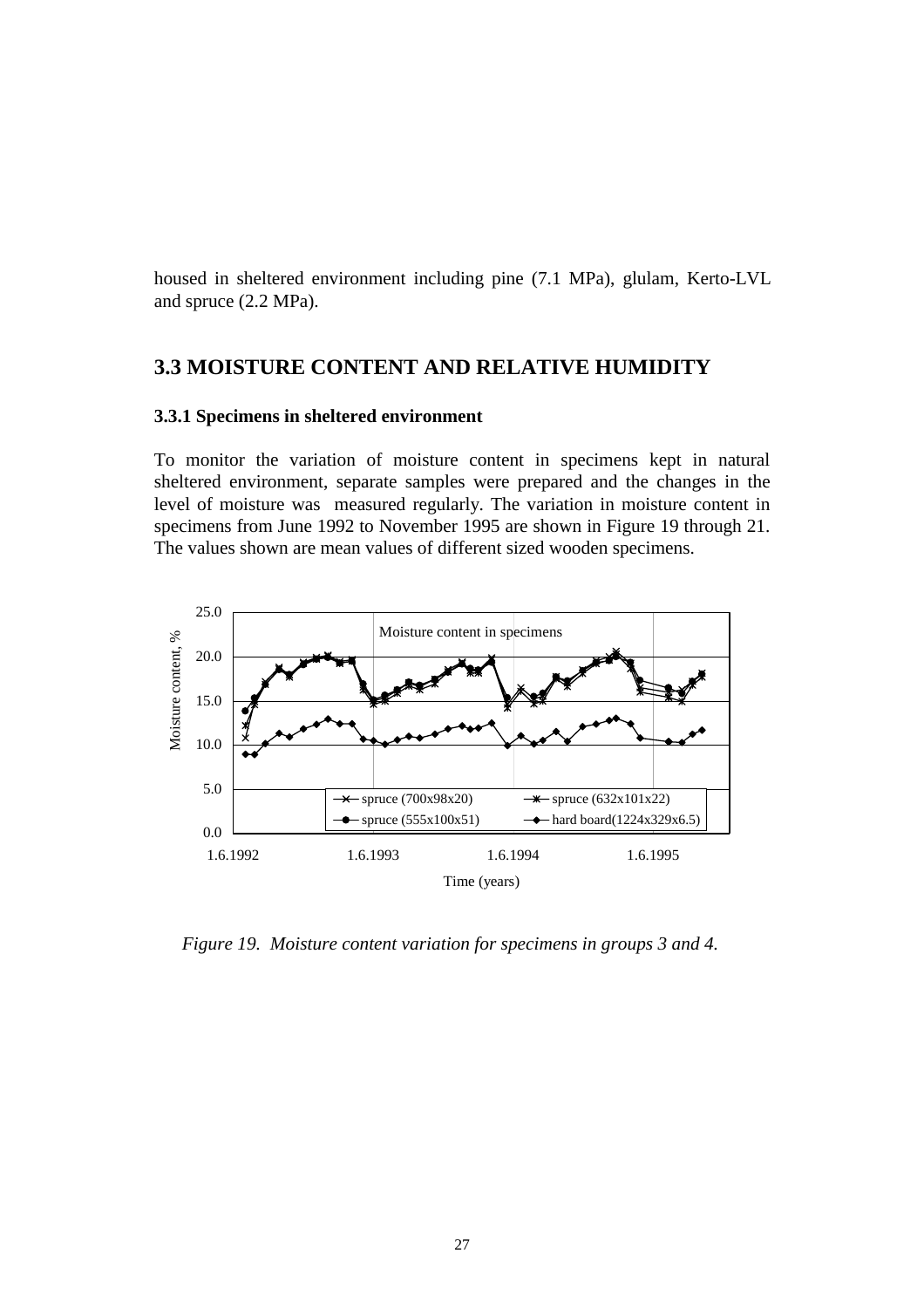

*Figure 20. Moisture content variation for specimens in group 2.*



*Figure 21. Moisture content variation for specimens in group 2.*

The above plots of moisture content versus time show that the rate of moisture content variation in hard board samples is found to be lesser compared to other samples including painted specimens.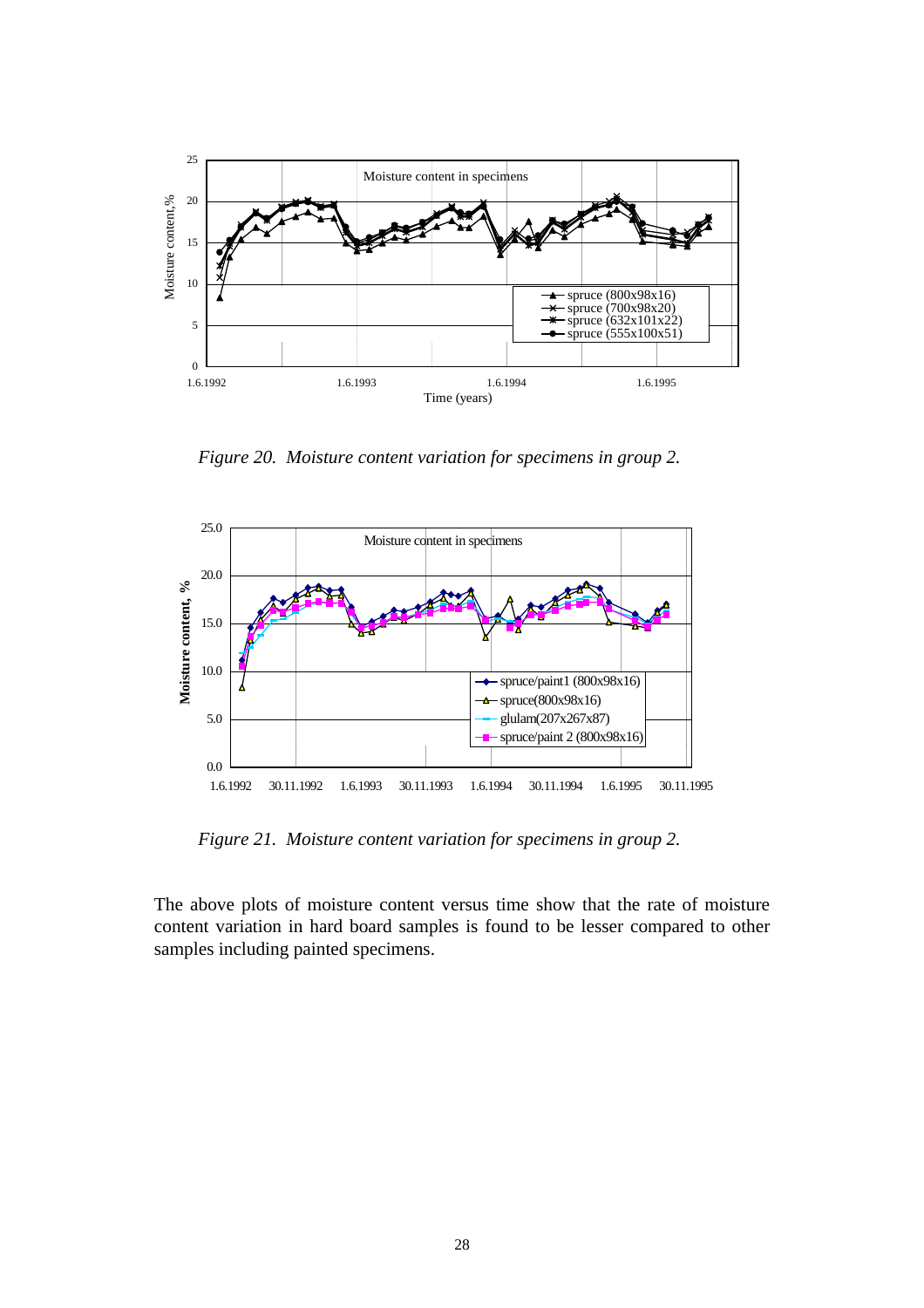In addition to monitoring the variation of moisture content in samples, the relative humidity (RH) and temperature of the room in the natural sheltered environment was also measured regularly. The changes in RH and temperature during the day, night and the difference between day and night are shown in Figures 22 through 24.



*Figure 22. Changes in relative humidity or temperature versus time during day.*



*Figure 23. Changes in relative humidity or temperature versus time during night.*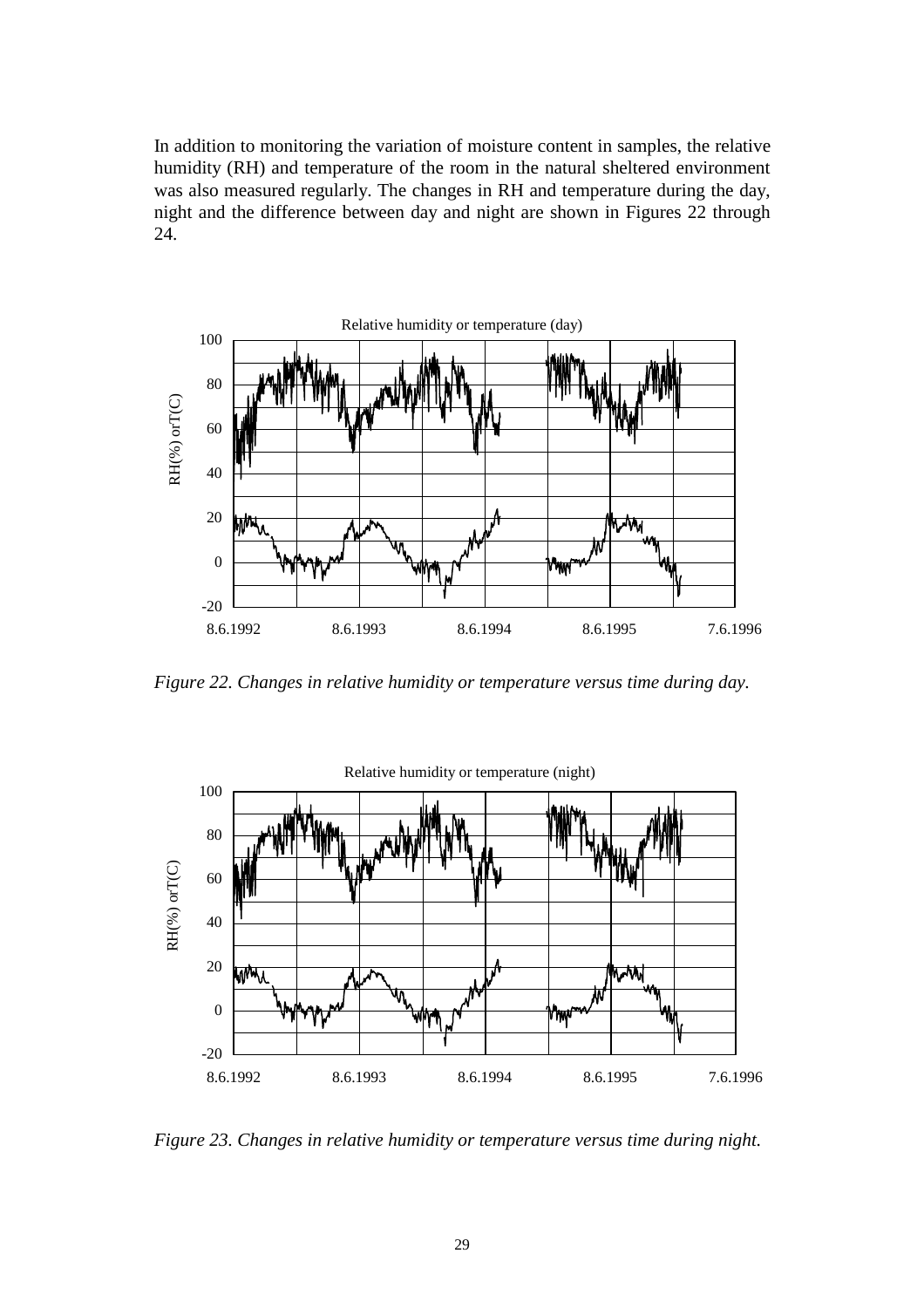

*Figure 24. Difference in variation in relative humidity or temperature versus time between day and night in natural sheltered environment.*

#### **3.3.2 Specimens in heated environment**

All the eight glulam beams were housed in a heated room, where the relative humidity and temperature variation in the room was measured regularly. Figures 25 through 27 show respectively, the changes in RH and temperature during day, night and the difference between them.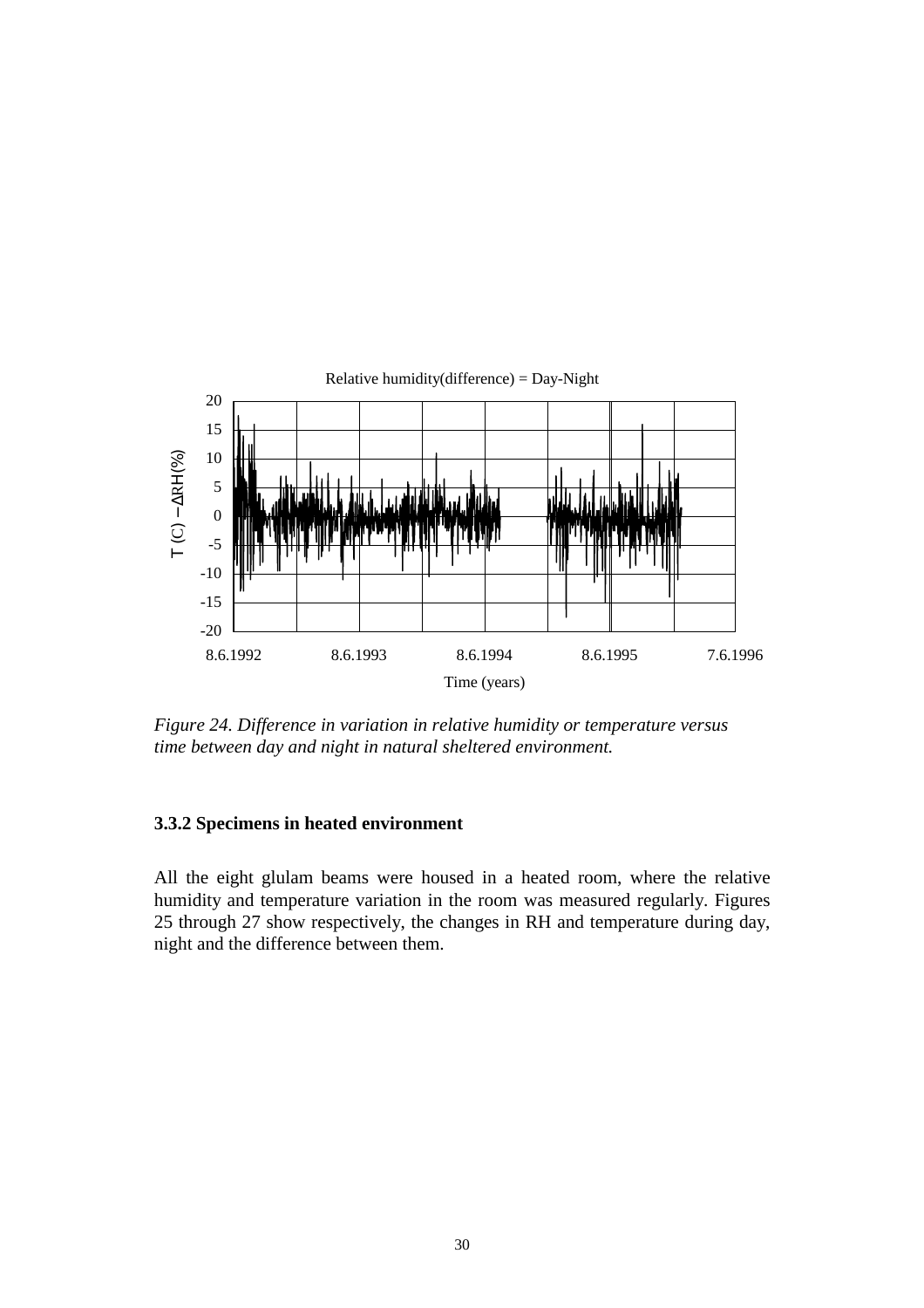

*Figure 25. Changes in RH or temperature versus time during day.*



*Figure 26. Changes in relative humidity or temperature versus time during night.*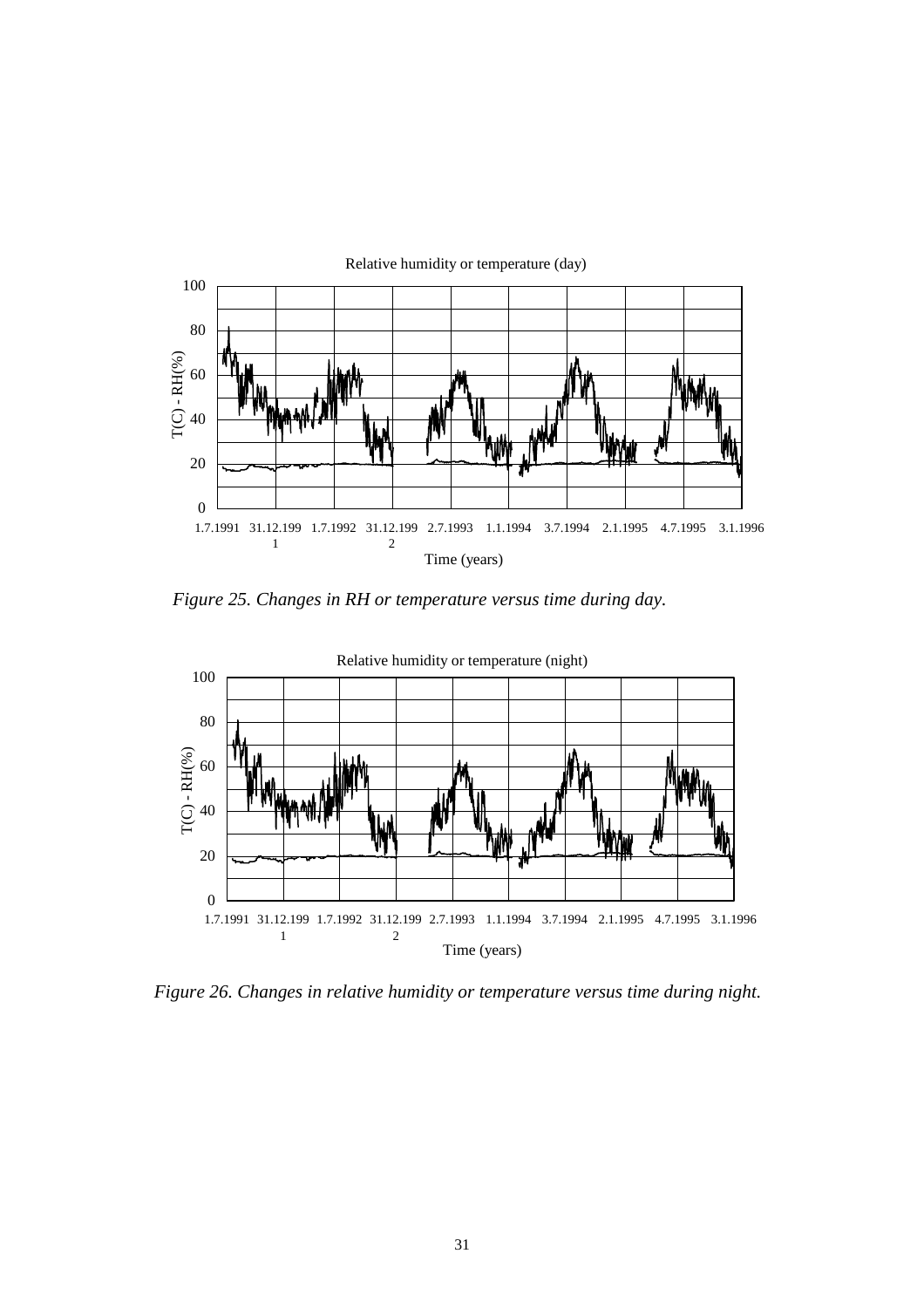

 *Figure 27. Difference in variation in relative humidity or temperature versus time between day and night in natural sheltered environment.*

### 3.4 Comparison of creep curves

Creep of wood is dependent on seasons: moisture variation causes fluctuation in creep curves. In addition, the load acting on the specimens also slightly changes depending on season, because part of the load is the weight of the hanging beams. Accordingly, when focusing on long term creep behaviour, we should concentrate on values observed the same time of the year, when the moisture content of the beams is practically the same. The creep values after full years of loading are summarized in Table 2. These data are used to predict the long term behaviour of wood as described in the following.

A simple curve fitting is made by the use of equation:

$$
\frac{\varepsilon_{\text{creep}}}{\varepsilon_{\text{elastic}}}=at^b\tag{1}
$$

where *a* and *b* are constants and *t* time in years.

Because of the small sample size, groups are combined in order to obtain more reliable trend for creep rate after some years. Two curves are presented in Figure 28: one for the mean of all non-treated specimens in sheltered environment (pine, spruce and glulam, 12 beams in total) and another curve for 8 varnished glulam beams in heated room.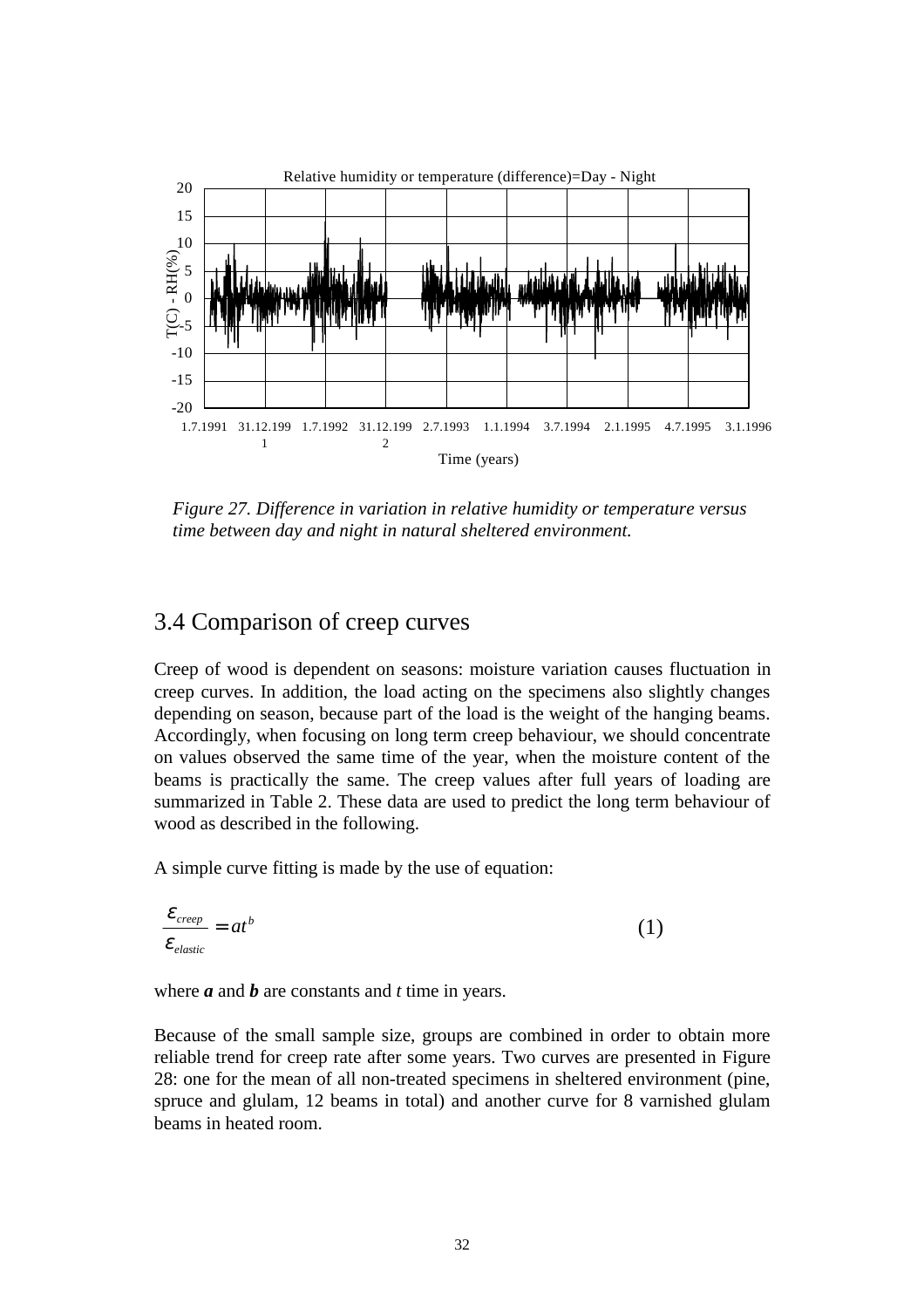The fitting shown is based on creep values after one and two years: *a* has been determined separately for both curves so that they fit perfectly to the observations after one year (*a*=0.41 for heated and 0.49 for sheltered environment), and *b* has been determined so that the heated room curve fits also to the observation after two years. Same value of  $b=0.23$  has been used also for sheltered environment, because different summer climates in different years makes the annual variation in creep substantial.



*Figure 28. Prediction of creep by eqn.(1) based on observations after one and two years.*

The simple curve fitting made seems to predict creep after 3 and 4 years relatively well. It remains to be seen how well the prediction is valid after a longer period of loading. If moisture variation during the first two years is on the average level, then, there are reasonable possibilities to use that data for long term prediction.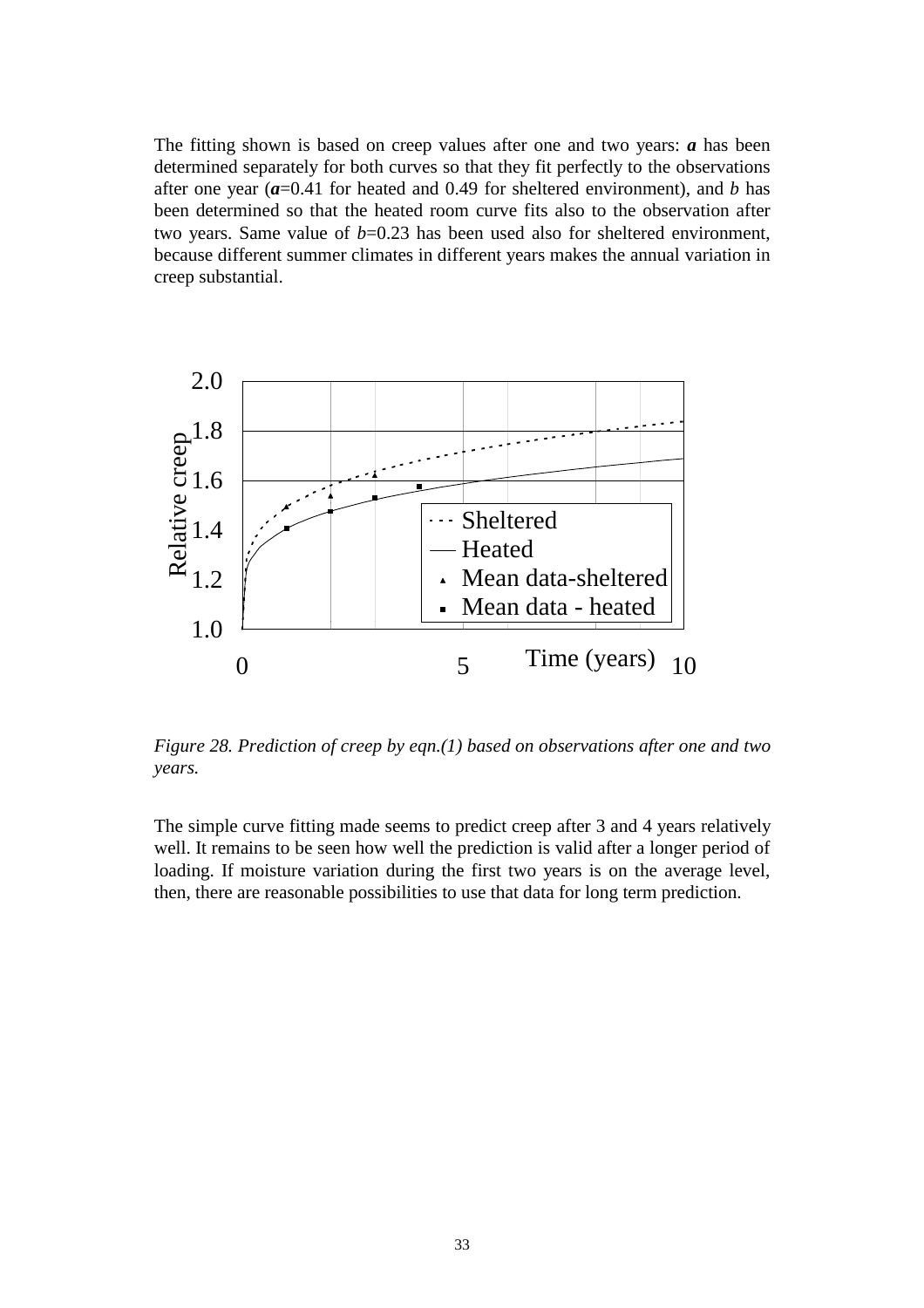## **4 CONCLUSIONS**

To study the long term effect of creep on wood material, wood samples from pine, spruce, Kerto-LVL and I-profile were used. The experimental results of bending creep tests showed very consistent variation of relative creep under long term loading among the samples studied. The average values of four specimens was used to plot the relative creep versus time. On the basis of results obtained and the observations made during the test period of samples under both sheltered and heated environments, the following conclusions may be drawn from this work:

Surface coating and creosote preservative treatment seem to have a clear effect in decreasing creep because the treatment acts as an effective barrier against moisture (vapour) transport. Lowest creep values after 4 years are obtained for creosote impregnated timber (less than 30%), and second lowest for beams coated twice with an alkyd paint (40%). Other types of treatments seem less effective.

In case of non-treated sawn timber, the creep deformation after 3 years is found to be 80% of elastic deformation when loaded in Nordic sheltered environment with a maximum bending stress being 7 MPa. At lower load level (2 MPa), the average creep is slightly less but no conclusion can be drawn on the effect of load level because of the small sample size used in the test program.

In case of glulam, the creep after 4 years is found to be 60% of elastic deformation both in heated and non-heated environment. In 4 years the rate of creep seem to slow down, but did not stop totally.

Considerable part of the creep takes place during the first 6 months. It will take at least 10 years to double the 6 months creep deformation. Small sample size, differences in stress level and material density and variability in E-modulus make it difficult to draw more detailed conclusions.